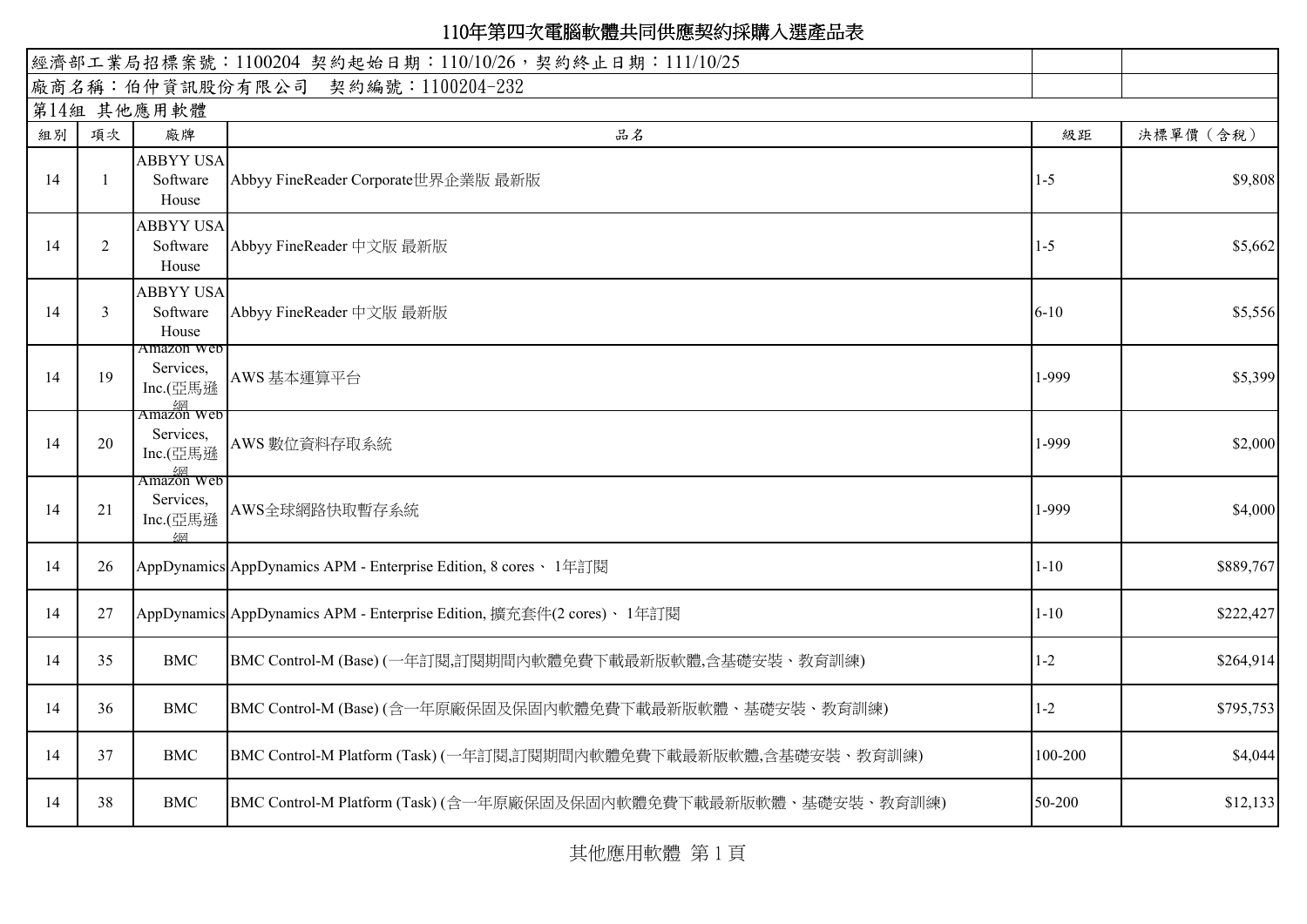|    |             |              | 經濟部工業局招標案號: 1100204 契約起始日期: 110/10/26, 契約終止日期: 111/10/25                                                                                            |            |             |  |  |  |  |  |
|----|-------------|--------------|-----------------------------------------------------------------------------------------------------------------------------------------------------|------------|-------------|--|--|--|--|--|
|    |             |              | 廠商名稱:伯仲資訊股份有限公司 契約編號:1100204-232                                                                                                                    |            |             |  |  |  |  |  |
|    | 第14組 其他應用軟體 |              |                                                                                                                                                     |            |             |  |  |  |  |  |
| 組別 | 項次          | 廠牌           | 品名                                                                                                                                                  | 級距         | 決標單價 (含稅)   |  |  |  |  |  |
| 14 | 43          | <b>CISCO</b> | 思科協同合作解決方案 - Cisco Collaboration Flex Plan 3.0 - Active User 40 Cloud Meetings訂閱制彈性用戶雲服務會議40<br>人版(一年期)                                             | $1 - 80$   | \$426,593   |  |  |  |  |  |
| 14 | 44          | <b>CISCO</b> | 思科協同合作解決方案 - Cisco Collaboration Flex Plan 3.0 - Cloud Device Registration訂閱制設備註冊雲服務授權 (一年<br>期)                                                    | $1 - 2500$ | \$13,812    |  |  |  |  |  |
| 14 | 45          | <b>CISCO</b> | 思科協同合作解決方案 - Cisco Collaboration Flex Plan 3.0 - Enterprise Agreement 250 Cloud Meeting + On Premises Calling<br>Pack訂閱制企業雲服務會議與自建架構呼叫完整250人版 (一年期) | $1 - 15$   | \$2,092,518 |  |  |  |  |  |
| 14 | 46          | <b>CISCO</b> | 思科協同合作解決方案 - Cisco Collaboration Flex Plan 3.0 - Enterprise Agreement 250 Cloud Meetings + Webex Calling<br>Pack訂閱制企業雲服務會議與雲服務呼叫完整250人版 (一年期)       | $1 - 15$   | \$2,638,524 |  |  |  |  |  |
| 14 | 47          | <b>CISCO</b> | 思科協同合作解決方案 - Cisco Collaboration Flex Plan 3.0 - Enterprise Agreement 250 Cloud Meetings訂閱制企業雲服務會<br>議250人版 (一年期)                                   | $1 - 20$   | \$1,789,181 |  |  |  |  |  |
| 14 | 48          | <b>CISCO</b> | 思科協同合作解決方案 - Cisco Collaboration Flex Plan 3.0 - Enterprise Agreement 250 On Premises Calling訂閱制企業自建<br>架構呼叫版 (一年期)                                 | $1-40$     | \$909,909   |  |  |  |  |  |
| 14 | 49          | <b>CISCO</b> | 思科協同合作解決方案 - Cisco Collaboration Flex Plan 3.0 - Enterprise Agreement 250 Webex Calling訂閱制企業雲服務呼<br>叫250人版 (一年期)                                    | $1 - 20$   | \$1,607,583 |  |  |  |  |  |
| 14 | 50          | <b>CISCO</b> | 思科協同合作解決方案 - Cisco Collaboration Flex Plan 3.0 - Enterprise Agreement 50 Cloud Meeting Higher Education訂閱<br>制企業雲服務會議高等教育50人版(一年期)                  | $1 - 350$  | \$109,100   |  |  |  |  |  |
| 14 | 51          | <b>CISCO</b> | 思科協同合作解決方案 - Cisco Collaboration Flex Plan 3.0 - Enterprise Agreement 50 Cloud Meeting K-12訂閱制企業雲服<br>務會議國民教育50人版(一年期)                              | $1 - 500$  | \$78,766    |  |  |  |  |  |
| 14 | 52          | <b>CISCO</b> | 思科協同合作解決方案 - Cisco Collaboration Flex Plan 3.0 - Named User Cloud Meeting + On Premises Calling Professional<br>訂閱制記名用戶雲服務會議與自建架構呼叫專業版 (一年期)        | 1-3000     | \$10,091    |  |  |  |  |  |
| 14 | 53          | <b>CISCO</b> | 思科協同合作解決方案 - Cisco Collaboration Flex Plan 3.0 - Named User Cloud Meetings + Webex Calling Pack訂閱制記名<br>用戶雲服務會議與雲服務呼叫完整版 (一年期)                      | 1-3000     | \$12,133    |  |  |  |  |  |
| 14 | 54          | <b>CISCO</b> | 思科協同合作解決方案 - Cisco Collaboration Flex Plan 3.0 - Named User Cloud Meetings訂閱制記名用戶雲服務會議版 (<br>一年期)                                                   | 1-3000     | \$9,606     |  |  |  |  |  |
| 14 | 55          | <b>CISCO</b> | 思科協同合作解決方案 - Cisco Collaboration Flex Plan 3.0 - Named User On Premises Calling Access訂閱制記名用戶自建<br>架構呼叫基礎版 (一年期)                                    | 1-30000    | \$1,112     |  |  |  |  |  |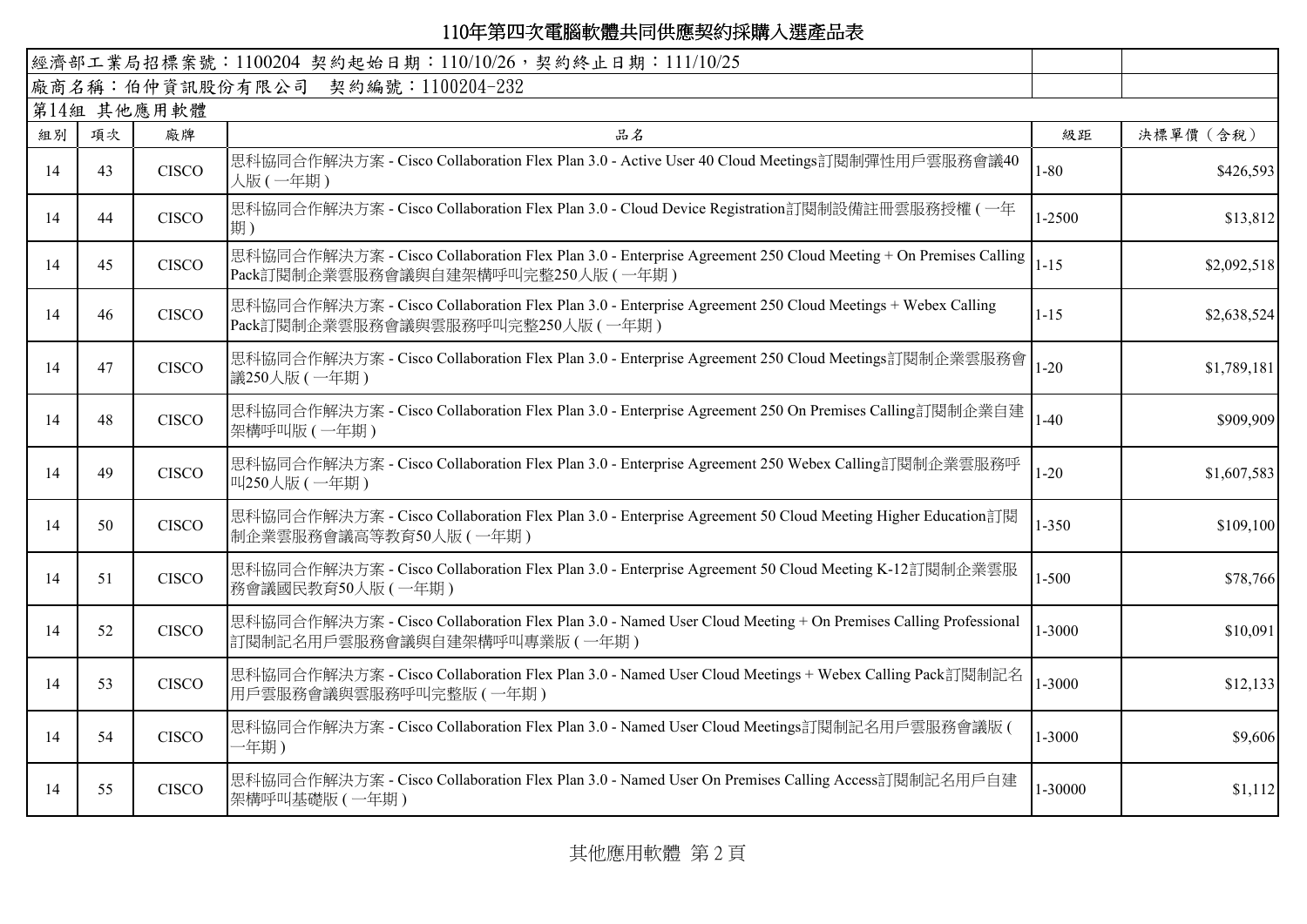|    | 經濟部工業局招標案號: 1100204 契約起始日期: 110/10/26, 契約終止日期: 111/10/25 |                          |                                                                                                                                                      |            |             |  |  |  |  |  |
|----|----------------------------------------------------------|--------------------------|------------------------------------------------------------------------------------------------------------------------------------------------------|------------|-------------|--|--|--|--|--|
|    |                                                          |                          | 廠商名稱:伯仲資訊股份有限公司 契約編號:1100204-232                                                                                                                     |            |             |  |  |  |  |  |
|    | 第14組 其他應用軟體                                              |                          |                                                                                                                                                      |            |             |  |  |  |  |  |
| 組別 | 項次                                                       | 廠牌                       | 品名                                                                                                                                                   | 級距         | 決標單價 (含稅)   |  |  |  |  |  |
| 14 | 56                                                       | <b>CISCO</b>             | 思科協同合作解決方案 - Cisco Collaboration Flex Plan 3.0 - Named User On Premises Calling Enhanced訂閱制記名用戶自<br>建架構呼叫加值版 (一年期)                                   | 1-15000    | \$2,204     |  |  |  |  |  |
| 14 | 57                                                       | <b>CISCO</b>             | 思科協同合作解決方案 - Cisco Collaboration Flex Plan 3.0 - Named User On Premises Calling Professional訂閱制記名用戶<br>自建架構呼叫專業版 (一年期)                               | 1-10000    | \$3,296     |  |  |  |  |  |
| 14 | 58                                                       | <b>CISCO</b>             | 思科協同合作解決方案 - Cisco Collaboration Flex Plan 3.0 - Named User TelePresence Room訂閱制記名用戶網真會議終端<br>設備自建架構註冊授權(一年期)                                        | 1-2500     | \$14,156    |  |  |  |  |  |
| 14 | 59                                                       | <b>CISCO</b>             | 思科協同合作解決方案 - Cisco Collaboration Flex Plan 3.0 - Named User Webex Calling Enhanced訂閱制記名用戶雲服務<br>呼叫加值版 (一年期)                                          | 1-10000    | \$3,539     |  |  |  |  |  |
| 14 | 60                                                       | <b>CISCO</b>             | 思科協同合作解決方案 - Cisco Collaboration Flex Plan 3.0 - Named User Webex Calling Professional訂閱制記名用戶雲服<br>務呼叫專業版 (一年期)                                      | 1-6000     | \$5,966     |  |  |  |  |  |
| 14 | 61                                                       | <b>CISCO</b>             | 思科協同合作解決方案 - Cisco Collaboration Flex Plan 3.0 - WebEx Named User 5 Cloud Meetings Suite訂閱制記名用戶雲<br>服務會議組合5人版(一年期)                                   | $1 - 300$  | \$128,413   |  |  |  |  |  |
| 14 | 62                                                       | <b>CISCO</b>             | 思科協同合作解決方案 - On Premises Enterprise Agreement 250 Meeting Employee Count Licenses For Cisco Meeting Server<br>Subscription訂閱制自建架構多方與會應用授權250人版 (一年期) | $1 - 150$  | \$230,435   |  |  |  |  |  |
| 14 | 63                                                       | <b>CISCO</b>             | 思科協同合作解決方案 - On Premises Shared Multiparty Licenses For Cisco Meeting Server Subscription訂閱制自建架構多<br>方與會應用非記名用戶單機訂閱授權版 (一年期)                         | $1 - 250$  | \$143,074   |  |  |  |  |  |
| 14 | 64                                                       | <b>CISCO</b>             | 思科協同合作解決方案 - Shared Multiparty Plus License For Cisco Meeting Server自建架構多方與會應用非記名用戶設備<br>授權(含一年期維護合約)                                                | $1 - 50$   | \$587,913   |  |  |  |  |  |
| 14 | 65                                                       | <b>CISCO</b>             | 思科協同合作解決方案 - Webex Video Interop 5 For Microsoft Teams CVI Per Active Endpoint訂閱制終端設備與微軟雲服<br>務介接整合5組授權帳號(一年期)                                       | $1 - 300$  | \$119,818   |  |  |  |  |  |
| 14 | 66                                                       | Citrix<br>Systems        | Citrix Secure Internet Access-Advanced-100 Users(Cloud/每年訂閱)                                                                                         | $1 - 50$   | \$611,426   |  |  |  |  |  |
| 14 | 67                                                       | Citrix<br>Systems        | Citrix Secure Internet Access-Premium-100 Users(Cloud/每年訂閱)                                                                                          | $1 - 20$   | \$1,095,551 |  |  |  |  |  |
| 14 | 68                                                       | Citrix<br><b>Systems</b> | Citrix Secure Internet Access-Standard-100 Users(Cloud/每年訂閱)                                                                                         | $1 - 100$  | \$382,103   |  |  |  |  |  |
| 14 | 69                                                       | Citrix<br><b>Systems</b> | Citrix Virtual Apps and Desktops On-Prem-ADV-Concurrent(地端/每年訂閱)                                                                                     | $5 - 1000$ | \$14,987    |  |  |  |  |  |

其他應用軟體 第 3 頁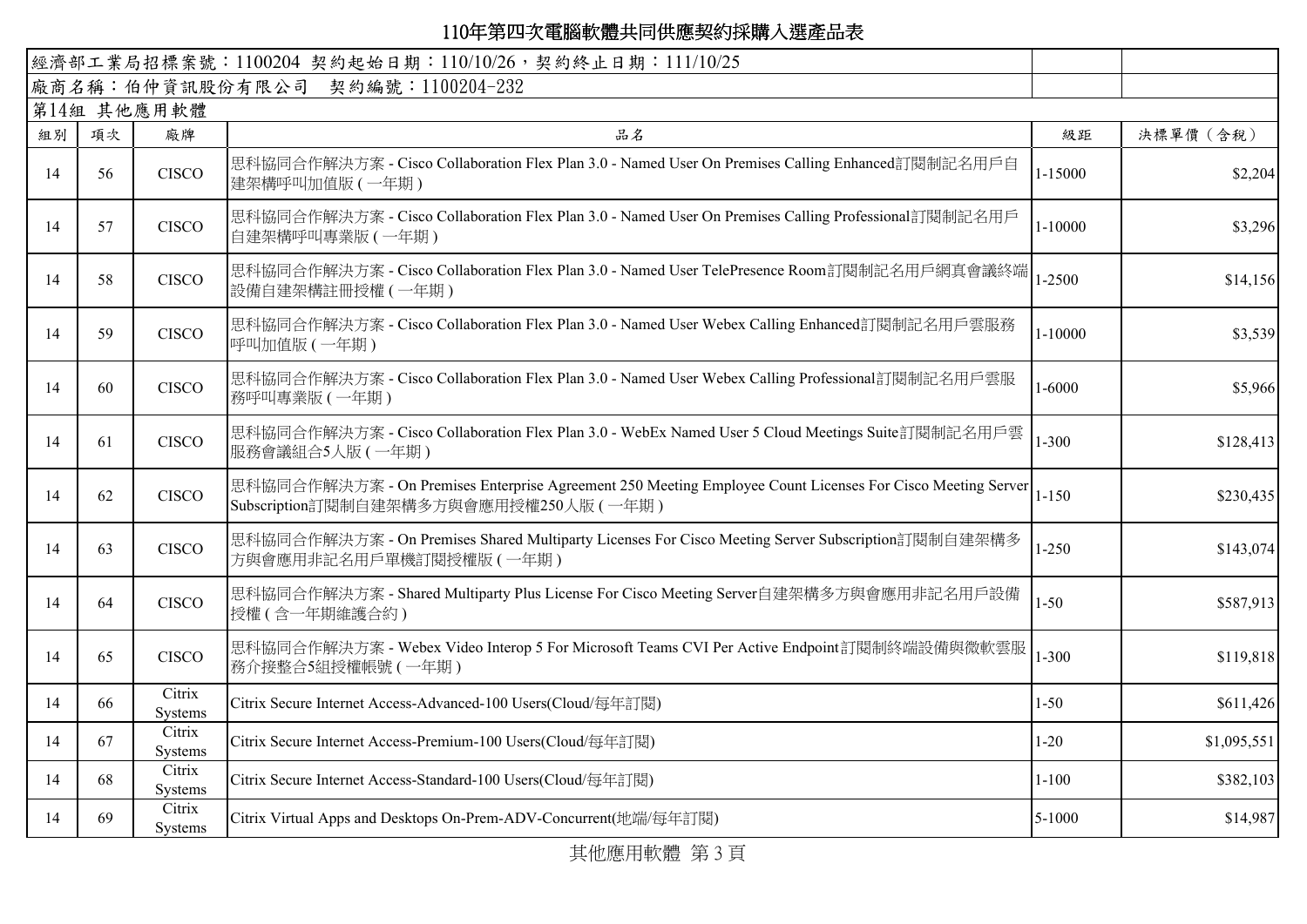|    |    |                   | 經濟部工業局招標案號: 1100204 契約起始日期: 110/10/26, 契約終止日期: 111/10/25            |            |           |
|----|----|-------------------|---------------------------------------------------------------------|------------|-----------|
|    |    |                   | 廠商名稱:伯仲資訊股份有限公司 契約編號:1100204-232                                    |            |           |
|    |    | 第14組 其他應用軟體       |                                                                     |            |           |
| 組別 | 項次 | 廠牌                | 品名                                                                  | 級距         | 決標單價 (含稅) |
| 14 | 70 | Citrix<br>Systems | Citrix Virtual Apps and Desktops On-Prem-ADV-Name User(地端/每年訂閱)     | $5 - 1000$ | \$6,748   |
| 14 | 71 | Citrix<br>Systems | Citrix Virtual Apps and Desktops On-Prem-PRE-Concurrent(地端/每年訂閱)    | $5 - 1000$ | \$21,165  |
| 14 | 72 | Citrix<br>Systems | Citrix Virtual Apps and Desktops On-Prem-PRE-Name User(地端/每年訂閱)     | 5-1000     | \$10,610  |
| 14 | 73 | Citrix<br>Systems | Citrix Virtual Apps and Desktops Service-ADV-Concurrent(Cloud/每年訂閱) | 25-1000    | \$22,245  |
| 14 | 74 | Citrix<br>Systems | Citrix Virtual Apps and Desktops Service-ADV-Name User(Cloud/每年訂閱)  | 25-1000    | \$12,639  |
| 14 | 75 | Citrix<br>Systems | Citrix Virtual Apps and Desktops Service-PRE-Concurrent(Cloud/每年訂閱) | 25-800     | \$33,781  |
| 14 | 76 | Citrix<br>Systems | Citrix Virtual Apps and Desktops Service-PRE-Name User(Cloud/每年訂閱)  | 25-1000    | \$15,167  |
| 14 | 77 | Citrix<br>Systems | Citrix Workspace Service-Premium Plus-Concurrent(Cloud/每年訂閱)        | 25-500     | \$55,956  |
| 14 | 78 | Citrix<br>Systems | Citrix Workspace Service-Premium Plus-User/Device(Cloud/每年訂閱)       | 25-1000    | \$25,278  |
| 14 | 79 | Citrix<br>Systems | Citrix應用管理套件包Per one year(每年訂閱)                                     | $1 - 50$   | \$167,769 |
| 14 | 80 | Citrix<br>Systems | Citrix虛擬數位白金軟體包-Concurrent                                          | $1-40$     | \$840,748 |
| 14 | 81 | Citrix<br>Systems | Citrix虛擬數位白金軟體包-Name User                                           | $1 - 50$   | \$458,544 |
| 14 | 82 | Citrix<br>Systems | Citrix虛擬數位進階軟體包-Concurrent                                          | $1 - 50$   | \$621,335 |
| 14 | 83 | Citrix<br>Systems | Citrix虛擬數位進階軟體包-Name User                                           | $1 - 50$   | \$320,950 |
| 14 | 87 | Cyberlink         | CyberLink U會議Pro100 一百人 一組一年授權                                      | $1 - 500$  | \$3,515   |
| 14 | 88 |                   | Cyberlink CyberLink U簡報Pro100 一百人 一組一年授權                            | $1 - 500$  | \$6,097   |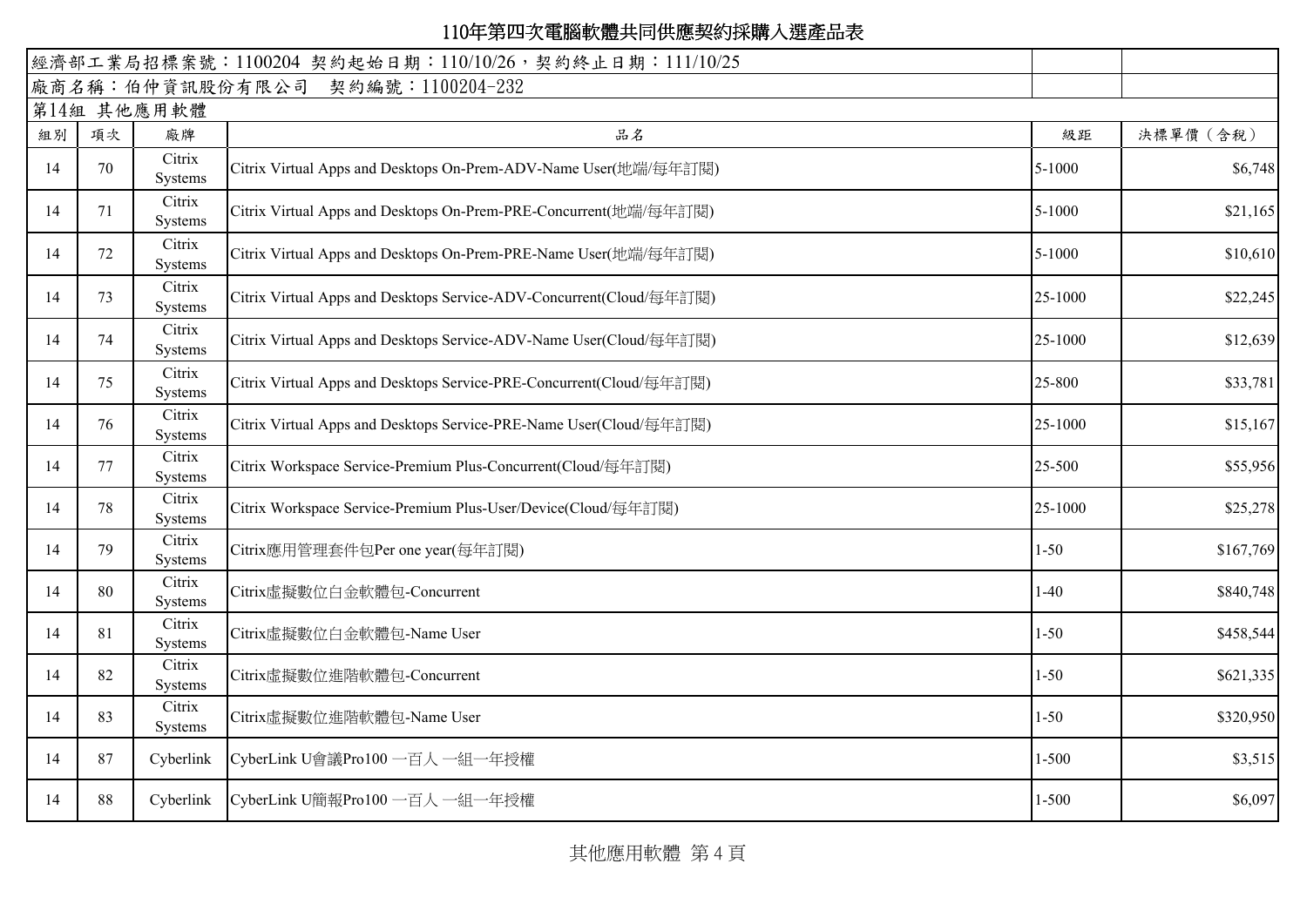|    |             |           | 經濟部工業局招標案號: 1100204 契約起始日期: 110/10/26, 契約終止日期: 111/10/25 |           |           |  |  |  |  |  |
|----|-------------|-----------|----------------------------------------------------------|-----------|-----------|--|--|--|--|--|
|    |             |           | 廠商名稱:伯仲資訊股份有限公司 契約編號:1100204-232                         |           |           |  |  |  |  |  |
|    | 第14組 其他應用軟體 |           |                                                          |           |           |  |  |  |  |  |
| 組別 | 項次          | 廠牌        | 品名                                                       | 級距        | 決標單價 (含稅) |  |  |  |  |  |
| 14 | 89          | Cyberlink | PowerDVD LE 版 最新版 全校授權 國小/國中/高中職 100台                    | 5-500     | \$39,223  |  |  |  |  |  |
| 14 | 90          |           | Cyberlink PowerDVD 極致藍光版 最新版 全校授權 國小/國中/高中職 100台         | 5-500     | \$107,656 |  |  |  |  |  |
| 14 | 91          |           | Cyberlink PowerDVD 極致藍光版 最新版 學校授權 國小/國中/高中職 500台         | 5-500     | \$484,455 |  |  |  |  |  |
| 14 | 92          | Cyberlink | PowerDVD 極致藍光版 最新版 政府授權                                  | 5-500     | \$1,708   |  |  |  |  |  |
| 14 | 93          | Cyberlink | PowerDVD 極致藍光版 最新版 教育行政授權                                | 5-500     | \$1,571   |  |  |  |  |  |
| 14 | 94          | Cyberlink | Screen Recorder 最新版 全校授權 100台                            | $1 - 500$ | \$72,578  |  |  |  |  |  |
| 14 | 95          | Cyberlink | Screen Recorder 最新版 全校授權 500台                            | $1 - 500$ | \$326,603 |  |  |  |  |  |
| 14 | 96          | Cyberlink | Screen Recorder 最新版 國中小授權                                | 20-500    | \$708     |  |  |  |  |  |
| 14 | 97          | Cyberlink | Screen Recorder 最新版 大專院校授權                               | 20-500    | \$909     |  |  |  |  |  |
| 14 | 98          | Cyberlink | 創意導演 365一年訂閱版 全校授權100台                                   | 5-500     | \$122,272 |  |  |  |  |  |
| 14 | 99          | Cyberlink | 威力導演 365 一年訂閱版 單套下載                                      | $1 - 100$ | \$1,495   |  |  |  |  |  |
| 14 | 100         | Cyberlink | 威力導演 365一年訂閱版 政府授權                                       | 5-500     | \$1,112   |  |  |  |  |  |
| 14 | 101         | Cyberlink | 威力導演 旗艦版 最新版 教育行政授權                                      | 5-500     | \$3,023   |  |  |  |  |  |
| 14 | 102         | Cyberlink | 威力導演 旗艦組合包 最新版 全校授權 100台                                 | $1 - 500$ | \$182,034 |  |  |  |  |  |
| 14 | 103         |           | Cyberlink  威力導演 旗艦組合包 最新版 全校授權 500台                      | $1 - 500$ | \$910,172 |  |  |  |  |  |
| 14 | 104         |           | Cyberlink   威力導演 旗艦組合包 最新版 國中小授權                         | 20-500    | \$3,228   |  |  |  |  |  |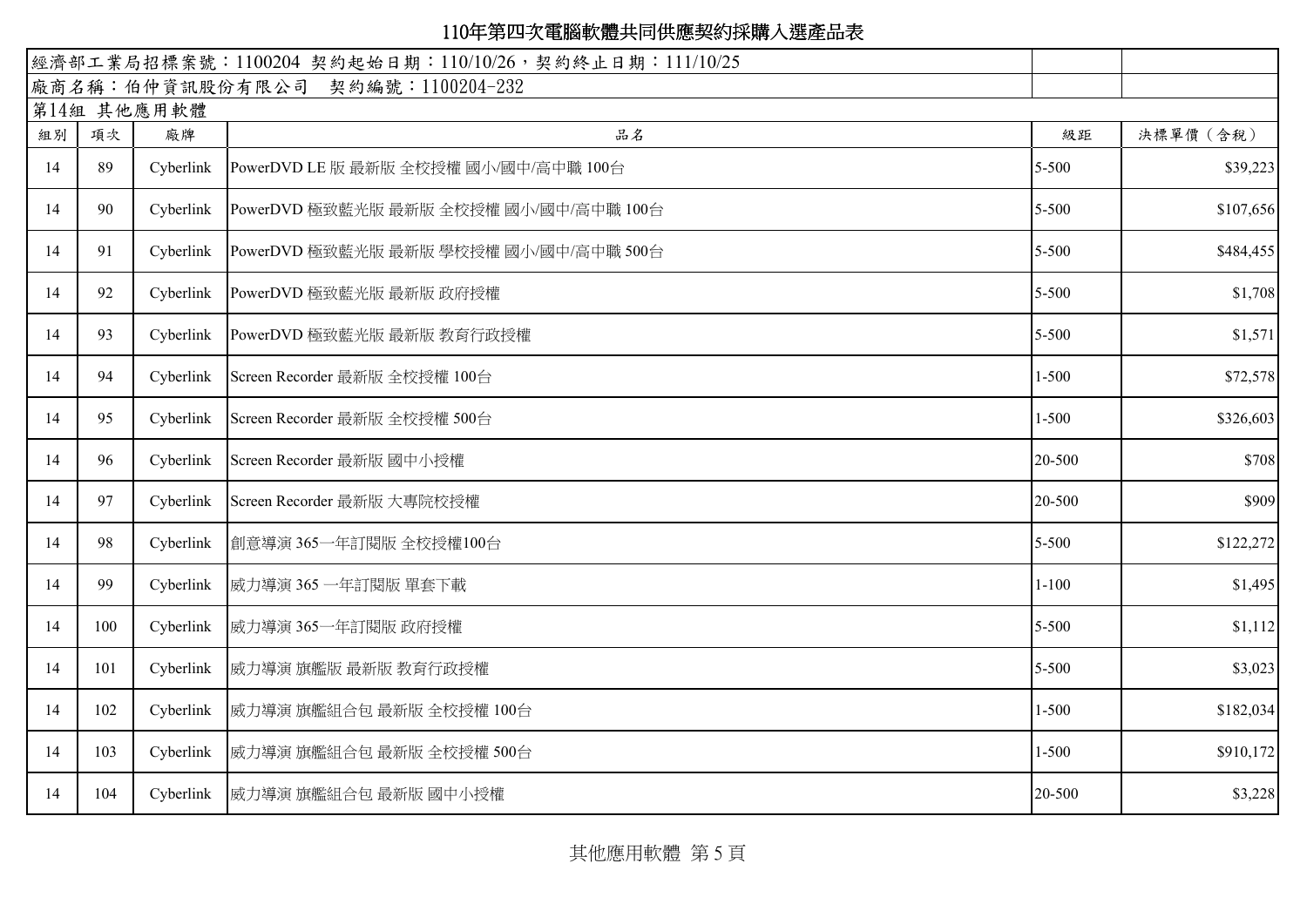|    | 經濟部工業局招標案號:1100204 契約起始日期:110/10/26,契約終止日期:111/10/25 |                   |                                                                                                                      |            |             |  |  |  |  |  |
|----|------------------------------------------------------|-------------------|----------------------------------------------------------------------------------------------------------------------|------------|-------------|--|--|--|--|--|
|    |                                                      |                   | 廠商名稱:伯仲資訊股份有限公司 契約編號:1100204-232                                                                                     |            |             |  |  |  |  |  |
|    | 第14組 其他應用軟體                                          |                   |                                                                                                                      |            |             |  |  |  |  |  |
| 組別 | 項次                                                   | 廠牌                | 品名                                                                                                                   | 級距         | 決標單價 (含稅)   |  |  |  |  |  |
| 14 | 105                                                  | Cyberlink         | 威力導演 旗艦組合包 最新版 教育行政授權                                                                                                | 5-300      | \$5,094     |  |  |  |  |  |
| 14 | 106                                                  | Cyberlink         | 威力導演 極致版 最新版 國中小授權                                                                                                   | 20-500     | \$1,416     |  |  |  |  |  |
| 14 | 107                                                  | Cyberlink         | 威力影相創意包 最新版 單套盒裝                                                                                                     | $1 - 500$  | \$3,195     |  |  |  |  |  |
| 14 | 108                                                  | Cyberlink         | 威力影相創意包 最新版 政府授權                                                                                                     | 5-500      | \$2,648     |  |  |  |  |  |
| 14 | 109                                                  | D-Link            | Nuclias Connect 集中化無線網路管理軟體                                                                                          | $1 - 30$   | \$495,450   |  |  |  |  |  |
| 14 | 110                                                  | Dell EMC          | Dell EMC AppSync 應用程式一致性複製管理軟體                                                                                       | $1 - 100$  | \$556,117   |  |  |  |  |  |
| 14 | 136                                                  | Fujitsu           | 先進平台環境監控方案                                                                                                           | $1 - 10$   | \$611,729   |  |  |  |  |  |
| 14 | 137                                                  | Fujitsu           | 先進平台環境監控進階方案                                                                                                         | $1 - 10$   | \$856,926   |  |  |  |  |  |
| 14 | 171                                                  | Howyar (昊<br>亞科技) | BiVoke 互動式語言學習系統 - 旗艦版 (全民英檢口語考試採用)                                                                                  | $1 - 500$  | \$8,999     |  |  |  |  |  |
| 14 | 172                                                  | Howyar (昊<br>亞科技) | ViewAce 多媒體網路教學系統 - Premium版                                                                                         | $1 - 1000$ | \$2,326     |  |  |  |  |  |
| 14 | 173                                                  | Howyar (昊<br>亞科技) | ViewFly 行動教學廣播系統 - Premium版 (WiFi)                                                                                   | $1 - 1000$ | \$3,539     |  |  |  |  |  |
| 14 | 174                                                  | <b>IBM</b>        | IBM InfoSphere Virtual Data Pipeline and Optim Data Privacy Terabyte License + SW Subscription and Support 12 Months | $1 - 500$  | \$1,279,879 |  |  |  |  |  |
| 14 | 175                                                  | <b>IBM</b>        | IBM InfoSphere Virtual Data Pipeline Terabyte License + SW Subscription & Support 12 Months                          | $1 - 500$  | \$855,713   |  |  |  |  |  |
| 14 | 176                                                  | <b>IBM</b>        | IBM InfoSphere Virtual Data Pipeline Workgroup Edition Terabyte License + SW Subscription and Support 12 Months      | $1 - 500$  | \$427,806   |  |  |  |  |  |
| 14 | 177                                                  | <b>IBM</b>        | IBM MQ Processor Value Unit (PVU) License + SW Subscription & Support 12 Months                                      | 70-2000    | \$452,932   |  |  |  |  |  |
| 14 | 178                                                  | <b>IBM</b>        | IBM Spectrum LSF RTM Data Collectors Resource Value Unit License + SW Subscription & Support 12 Months               | 1-20000    | \$334       |  |  |  |  |  |
| 14 | 179                                                  | <b>IBM</b>        | IBM Spectrum LSF RTM Server Install License + SW Subscription & Support 12 Months                                    | $1 - 5$    | \$1,031,244 |  |  |  |  |  |

其他應用軟體 第 6 頁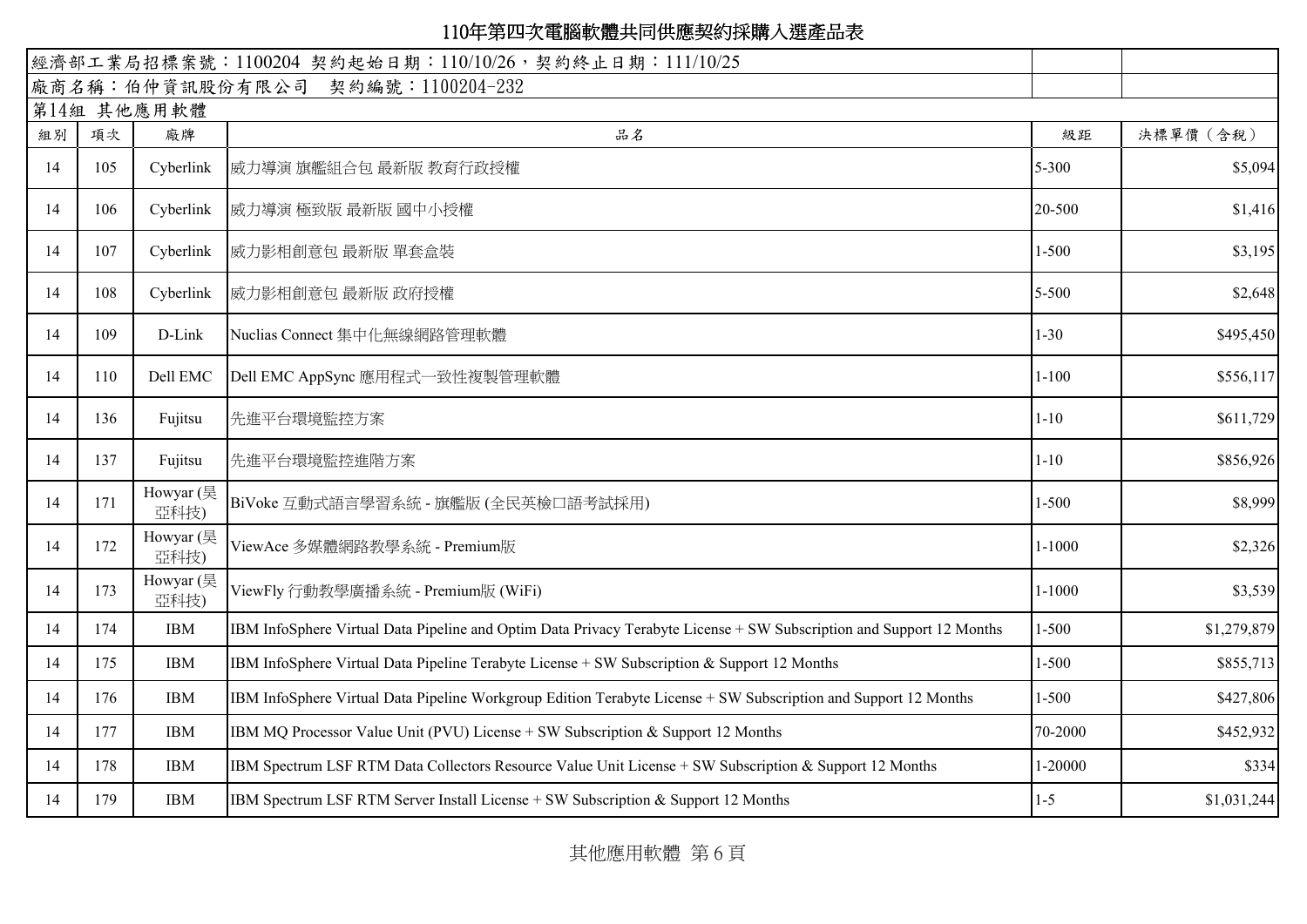| 經濟部工業局招標案號: 1100204 契約起始日期: 110/10/26, 契約終止日期: 111/10/25 |     |            |                                                                                                                                 |           |           |  |  |  |
|----------------------------------------------------------|-----|------------|---------------------------------------------------------------------------------------------------------------------------------|-----------|-----------|--|--|--|
|                                                          |     |            | 廠商名稱:伯仲資訊股份有限公司 契約編號:1100204-232                                                                                                |           |           |  |  |  |
| 第14組 其他應用軟體                                              |     |            |                                                                                                                                 |           |           |  |  |  |
| 組別                                                       | 項次  | 廠牌         | 品名                                                                                                                              | 級距        | 決標單價 (含稅) |  |  |  |
| 14                                                       | 180 | <b>IBM</b> | IBM Spectrum LSF Standard Edition Resource Value Unit License + SW Subscription & Support 12 Months                             | 1-20000   | \$3,387   |  |  |  |
| 14                                                       | 181 | <b>IBM</b> | IBM WebSphere Application Server Network Deployment Processor Value Unit (PVU) License + SW Subscription & Support<br>12 Months | 70-2000   | \$768,402 |  |  |  |
| 14                                                       | 182 | <b>IBM</b> | IBM WebSphere Application Server Processor Value Unit (PVU) License + SW Subscription & Support 12 Months                       | 70-2000   | \$509,555 |  |  |  |
| 14                                                       | 183 | Infinities | AI-Stack Express(用於RTX-2080系列以下4月)一年授權政府版                                                                                       | $1 - 10$  | \$74,115  |  |  |  |
| 14                                                       | 184 | Infinities | AI-Stack Express(用於RTX-2080系列以下4片)一年授權教育版                                                                                       | $1 - 10$  | \$59,252  |  |  |  |
| 14                                                       | 185 | Infinities | AI-Stack Express(用於RTX-2080系列以下4月)三年授權政府版                                                                                       | $1 - 10$  | \$100,870 |  |  |  |
| 14                                                       | 186 | Infinities | AI-Stack Express(用於RTX-2080系列以下4月)三年授權教育版                                                                                       | $1 - 10$  | \$80,647  |  |  |  |
| 14                                                       | 187 | Infinities | AI-Stack Express(用於T4 或同級Titan RTX 2片)一年授權政府版                                                                                   | $1 - 10$  | \$127,199 |  |  |  |
| 14                                                       | 188 | Infinities | AI-Stack Express(用於T4 或同級Titan RTX 2月)一年授權教育版                                                                                   | $1 - 10$  | \$88,979  |  |  |  |
| 14                                                       | 189 | Infinities | AI-Stack Express(用於T4 或同級Titan RTX 2月)三年授權政府版                                                                                   | $1 - 10$  | \$173,064 |  |  |  |
| 14                                                       | 190 | Infinities | AI-Stack Express(用於T4 或同級Titan RTX 2片)三年授權教育版                                                                                   | $1 - 10$  | \$121,082 |  |  |  |
| 14                                                       | 191 | Infinities | AI-Stack Express(用於V100 或頂級RTX 1 片)一年授權政府版                                                                                      | $1 - 3$   | \$127,199 |  |  |  |
| 14                                                       | 192 | Infinities | AI-Stack Express(用於V100 或頂級RTX 1 片)一年授權教育版                                                                                      | $1 - 3$   | \$88,979  |  |  |  |
| 14                                                       | 193 | Infinities | AI-Stack Express(用於V100 或頂級RTX 1 片)三年授權政府版                                                                                      | $1 - 3$   | \$173,064 |  |  |  |
| 14                                                       | 194 | Infinities | AI-Stack Express(用於V100 或頂級RTX 1 片)三年授權教育版                                                                                      | $1 - 3$   | \$121,082 |  |  |  |
| 14                                                       | 195 | Infinities | AI-Stack Express原廠軟體更新、支援與維護訂閱服務,政府版                                                                                            | $1 - 100$ | \$16,785  |  |  |  |
| 14                                                       | 196 | Infinities | AI-Stack Express原廠軟體更新、支援與維護訂閱服務,教育版                                                                                            | $1 - 100$ | \$11,628  |  |  |  |
| 14                                                       | 197 | Infinities | AI-Stack Lite(用於RTX-2080系列以下4片)一年授權政府版                                                                                          | $1 - 10$  | \$63,498  |  |  |  |

其他應用軟體 第7頁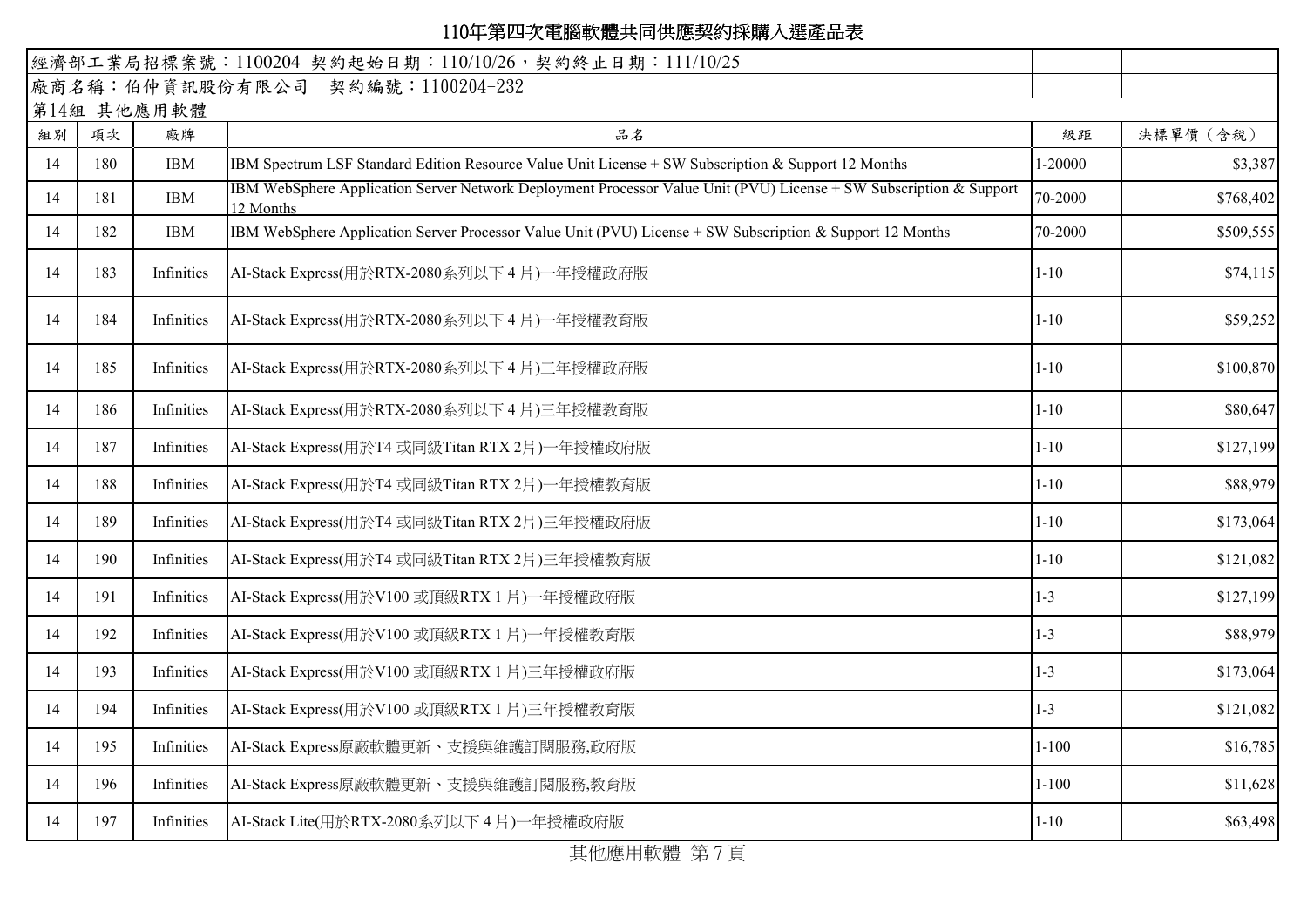|    |             |              | 經濟部工業局招標案號: 1100204 契約起始日期: 110/10/26, 契約終止日期: 111/10/25                                                                                          |            |             |  |  |  |  |  |
|----|-------------|--------------|---------------------------------------------------------------------------------------------------------------------------------------------------|------------|-------------|--|--|--|--|--|
|    |             |              | 廠商名稱:伯仲資訊股份有限公司 契約編號:1100204-232                                                                                                                  |            |             |  |  |  |  |  |
|    | 第14組 其他應用軟體 |              |                                                                                                                                                   |            |             |  |  |  |  |  |
| 組別 | 項次          | 廠牌           | 品名                                                                                                                                                | 級距         | 決標單價 (含稅)   |  |  |  |  |  |
| 14 | 198         | Infinities   | AI-Stack Lite(用於RTX-2080系列以下4片)一年授權教育版                                                                                                            | $1 - 10$   | \$44,388    |  |  |  |  |  |
| 14 | 199         | Infinities   | AI-Stack Lite(用於RTX-2080系列以下 4 片)三年授權政府版                                                                                                          | $1 - 10$   | \$86,431    |  |  |  |  |  |
| 14 | 200         | Infinities   | AI-Stack Lite(用於RTX-2080系列以下4月)三年授權教育版                                                                                                            | $1 - 10$   | \$60,435    |  |  |  |  |  |
| 14 | 201         | Infinities   | AI-Stack Lite/Express基本附加套組                                                                                                                       | $1 - 10$   | \$39,636    |  |  |  |  |  |
| 14 | 202         | Infinities   | CloudFusion Enterprise混合雲管理軟體(1 CPU)一年授權政府版                                                                                                       | $2 - 5$    | \$52,882    |  |  |  |  |  |
| 14 | 203         | Infinities   | CloudFusion Enterprise混合雲管理軟體(1 CPU)一年授權教育版                                                                                                       | $2 - 5$    | \$36,957    |  |  |  |  |  |
| 14 | 204         | Infinities   | CloudFusion Enterprise混合雲管理軟體(1 CPU)三年授權政府版                                                                                                       | $2 - 5$    | \$71,992    |  |  |  |  |  |
| 14 | 205         | Infinities   | CloudFusion Enterprise混合雲管理軟體(1 CPU)三年授權教育版                                                                                                       | $2 - 5$    | \$50,334    |  |  |  |  |  |
| 14 | 206         | Infinities   | CloudFusion 混合雲管理軟體平台新購啟動基礎附加套組                                                                                                                   | $1 - 10$   | \$39,636    |  |  |  |  |  |
| 14 | 210         | Instana      | Instana Host/Micro Service Application Performance Management、1年訂閱                                                                                | $1 - 10$   | \$1,295,804 |  |  |  |  |  |
| 14 | 293         | <b>PEXIP</b> | 派視普協同合作解決方案 - Pexip Cloud Service - Extra Services Enterprise Room Connector Basic For Google訂閱制標準版<br>(一年期)                                      | $1 - 800$  | \$36,299    |  |  |  |  |  |
| 14 | 294         | <b>PEXIP</b> | 派視普協同合作解決方案 - Pexip Cloud Service - Extra Services Enterprise Room Connector Basic For Microsoft訂閱制標準<br>版(一年期)                                   | $1 - 800$  | \$36,299    |  |  |  |  |  |
| 14 | 295         | <b>PEXIP</b> | 派視普協同合作解決方案 - Pexip Cloud Service - Extra Services Enterprise Room Connector Premium For Google訂閱制超<br>值版(一年期)                                    | $1 - 50$   | \$625,885   |  |  |  |  |  |
| 14 | 296         | <b>PEXIP</b> | 派視普協同合作解決方案 - Pexip Cloud Service - Extra Services Enterprise Room Connector Premium For Microsoft訂閱制<br>超值版 (一年期)                                | $1 - 50$   | \$625,885   |  |  |  |  |  |
| 14 | 297         | <b>PEXIP</b> | 派視普協同合作解決方案 - Pexip Infinity Software Platform - Audio License訂閱制語音與會出席者使用授權金鑰 (一年期                                                               | $1 - 8000$ | \$4,762     |  |  |  |  |  |
| 14 | 298         | <b>PEXIP</b> | 派視普協同合作解決方案 - Pexip Infinity Software Platform - Capacity License Included Pexip Gold Partner, Tier 3<br>Escalation Support訂閱制影音與會出席者使用授權金鑰 (一年期) | 1-1500     | \$25,582    |  |  |  |  |  |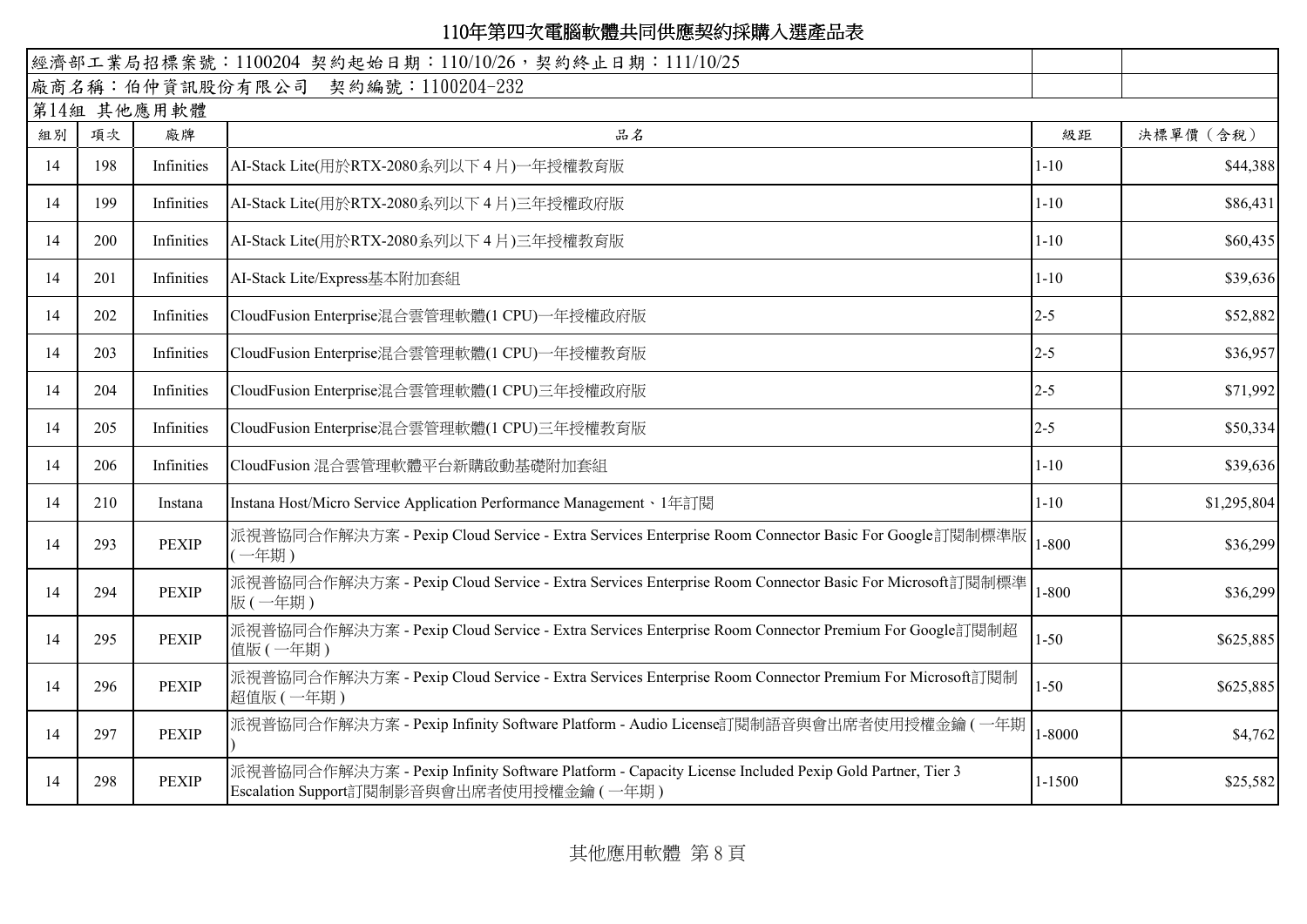|    |             |                               | 經濟部工業局招標案號: 1100204 契約起始日期: 110/10/26, 契約終止日期: 111/10/25                                                             |           |             |  |  |  |  |  |
|----|-------------|-------------------------------|----------------------------------------------------------------------------------------------------------------------|-----------|-------------|--|--|--|--|--|
|    |             |                               | 廠商名稱:伯仲資訊股份有限公司 契約編號:1100204-232                                                                                     |           |             |  |  |  |  |  |
|    | 第14組 其他應用軟體 |                               |                                                                                                                      |           |             |  |  |  |  |  |
| 組別 | 項次          | 廠牌                            | 品名                                                                                                                   | 級距        | 決標單價 (含稅)   |  |  |  |  |  |
| 14 | 299         | <b>PEXIP</b>                  | 派視普協同合作解決方案 - Pexip Infinity Software Platform - Interoperability License For Google Meet訂閱制跨平臺連接應<br>用授權金鑰 (一年期)    | $1 - 300$ | \$124,059   |  |  |  |  |  |
| 14 | 300         | <b>PEXIP</b>                  | 派視普協同合作解決方案 - Pexip Infinity Software Platform - Interoplerability License For Microsoft Teams訂閱制跨平臺連<br>接授權金鑰 (一年期) | $1 - 300$ | \$124,059   |  |  |  |  |  |
| 14 | 301         | <b>PEXIP</b>                  | 派視普協同合作解決方案 - Pexip Infinity Software Platform - One Touch Join Enablement License訂閱制一鍵與會功能授權<br>金鑰(一年期)             | $1 - 150$ | \$206,168   |  |  |  |  |  |
| 14 | 302         | <b>PEXIP</b>                  | 派視普協同合作解決方案 - Pexip Infinity Software Platform - Platform License 訂閱制多方與會管理平臺授權金鑰(一年期                                | $1 - 50$  | \$620,718   |  |  |  |  |  |
| 14 | 303         | <b>PEXIP</b>                  | 派視普協同合作解決方案 - Pexip Infinity Software Platform - Virtual Meeting Room License訂閱制虛擬會議空間授權金鑰<br>(一年期)                  | $1 - 300$ | \$124,059   |  |  |  |  |  |
| 14 | 304         | <b>PEXIP</b>                  | 派視普協同合作解決方案 - Pexip Infinity Software Platform - VMR Scheduling License 訂閱制虛擬會議空間排程管理授權<br>金鑰 (一年期)                  | $1 - 95$  | \$414,603   |  |  |  |  |  |
| 14 | 305         | <b>PURE</b><br><b>STORAGE</b> | Purity主程式                                                                                                            | $1 - 50$  | \$1,813,512 |  |  |  |  |  |
| 14 | 306         | <b>PURE</b><br><b>STORAGE</b> | Purity主程式一年更新與支援服務                                                                                                   | $1 - 50$  | \$322,993   |  |  |  |  |  |
| 14 | 307         | <b>PURE</b><br><b>STORAGE</b> | Purity行動版                                                                                                            | $1 - 50$  | \$236,664   |  |  |  |  |  |
| 14 | 308         | <b>PURE</b><br><b>STORAGE</b> | Purity行動版一年更新與支援服務                                                                                                   | $1 - 50$  | \$42,308    |  |  |  |  |  |
| 14 | 331         | <b>SHURE</b>                  | 舒爾協同合作解決方案 - Shure IntelliMix Room 16 Channel Audio Processing Software訂閱制16通道數位音訊處理軟體授<br>權金鑰 (一年期)                 | 1-3000    | \$9,363     |  |  |  |  |  |
| 14 | 332         | <b>SHURE</b>                  | 舒爾協同合作解決方案 - Shure IntelliMix Room 16 Channel Audio Processing Software訂閱制16通道數位音訊處理軟體授<br>權金鑰 (七年期)                 | $1 - 500$ | \$52,801    |  |  |  |  |  |
| 14 | 333         | <b>SHURE</b>                  | 舒爾協同合作解決方案 - Shure IntelliMix Room 16 Channel Audio Processing Software訂閱制16通道數位音訊處理軟體授<br>權金鑰 (三年期)                 | 1-1500    | \$23,754    |  |  |  |  |  |
| 14 | 334         | <b>SHURE</b>                  | 舒爾協同合作解決方案 - Shure IntelliMix Room 16 Channel Audio Processing Software訂閱制16通道數位音訊處理軟體授<br>權金鑰 (五年期)                 | $1 - 800$ | \$38,139    |  |  |  |  |  |
| 14 | 335         | <b>SHURE</b>                  | 舒爾協同合作解決方案 - Shure IntelliMix Room 8 Channel Audio Processing Software訂閱制8通道數位音訊處理軟體授權<br>金鑰(一年期)                    | 1-5000    | \$5,642     |  |  |  |  |  |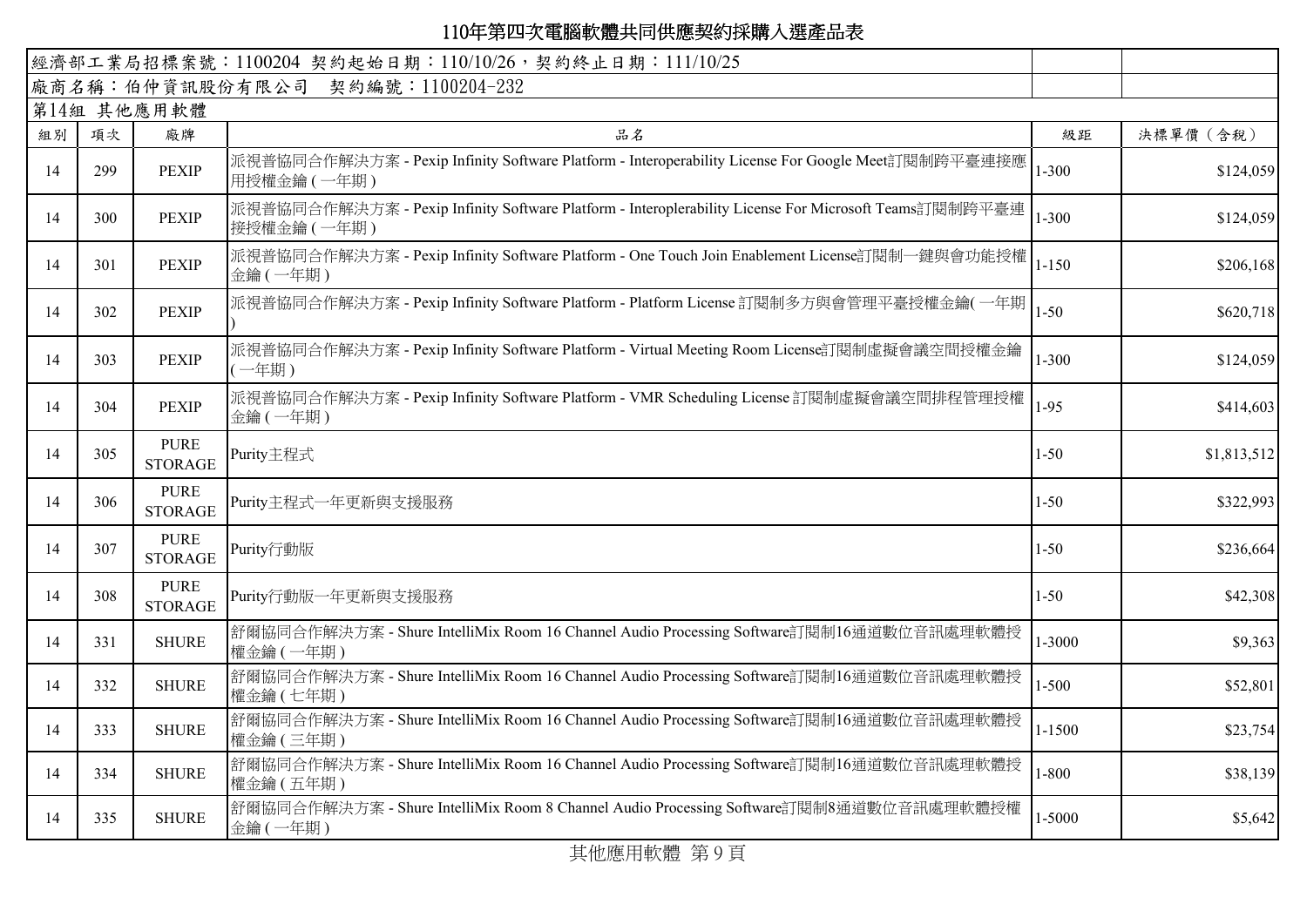| 經濟部工業局招標案號: 1100204 契約起始日期: 110/10/26, 契約終止日期: 111/10/25 |     |                    |                                                                                                   |            |           |  |  |  |
|----------------------------------------------------------|-----|--------------------|---------------------------------------------------------------------------------------------------|------------|-----------|--|--|--|
|                                                          |     |                    | 廠商名稱:伯仲資訊股份有限公司 契約編號:1100204-232                                                                  |            |           |  |  |  |
| 第14組 其他應用軟體                                              |     |                    |                                                                                                   |            |           |  |  |  |
| 組別                                                       | 項次  | 廠牌                 | 品名                                                                                                | 級距         | 決標單價 (含稅) |  |  |  |
| 14                                                       | 336 | <b>SHURE</b>       | 舒爾協同合作解決方案 - Shure IntelliMix Room 8 Channel Audio Processing Software訂閱制8通道數位音訊處理軟體授權<br>金鑰(七年期) | $1 - 1000$ | \$31,122  |  |  |  |
| 14                                                       | 337 | <b>SHURE</b>       | 舒爾協同合作解決方案 - Shure IntelliMix Room 8 Channel Audio Processing Software訂閱制8通道數位音訊處理軟體授權<br>金鑰(三年期) | 1-2500     | \$14,273  |  |  |  |
| 14                                                       | 338 | <b>SHURE</b>       | 舒爾協同合作解決方案 - Shure IntelliMix Room 8 Channel Audio Processing Software訂閱制8通道數位音訊處理軟體授權<br>金鑰(五年期) | $1 - 1500$ | \$22,365  |  |  |  |
| 14                                                       | 369 | Siraya<br>Networks | Siraya MS-Basic - 1YLIC                                                                           | $1 - 10$   | \$9,656   |  |  |  |
| 14                                                       | 370 | Siraya<br>Networks | Siraya MS-Basic視訊會議系統                                                                             | $1 - 10$   | \$97,978  |  |  |  |
| 14                                                       | 371 | Siraya<br>Networks | Siraya MS-Lite - 1YLIC                                                                            | $1 - 10$   | \$16,279  |  |  |  |
| 14                                                       | 372 | Siraya<br>Networks | Siraya MS-Lite視訊會議系統                                                                              | $1 - 10$   | \$163,397 |  |  |  |
| 14                                                       | 373 | Siraya<br>Networks | Siraya MS-Pro - 1YLIC                                                                             | $1 - 10$   | \$24,368  |  |  |  |
| 14                                                       | 374 | Siraya<br>Networks | Siraya MS-Pro視訊會議系統                                                                               | $1 - 10$   | \$235,015 |  |  |  |
| 14                                                       | 375 | Siraya<br>Networks | Siraya MS-R10視訊會議授權                                                                               | $1 - 300$  | \$40,748  |  |  |  |
| 14                                                       | 376 | Siraya<br>Networks | Siraya MS-R5視訊會議授權                                                                                | $1 - 300$  | \$24,368  |  |  |  |
| 14                                                       | 377 | Siraya<br>Networks | Siraya 認證系統                                                                                       | $1 - 10$   | \$245,096 |  |  |  |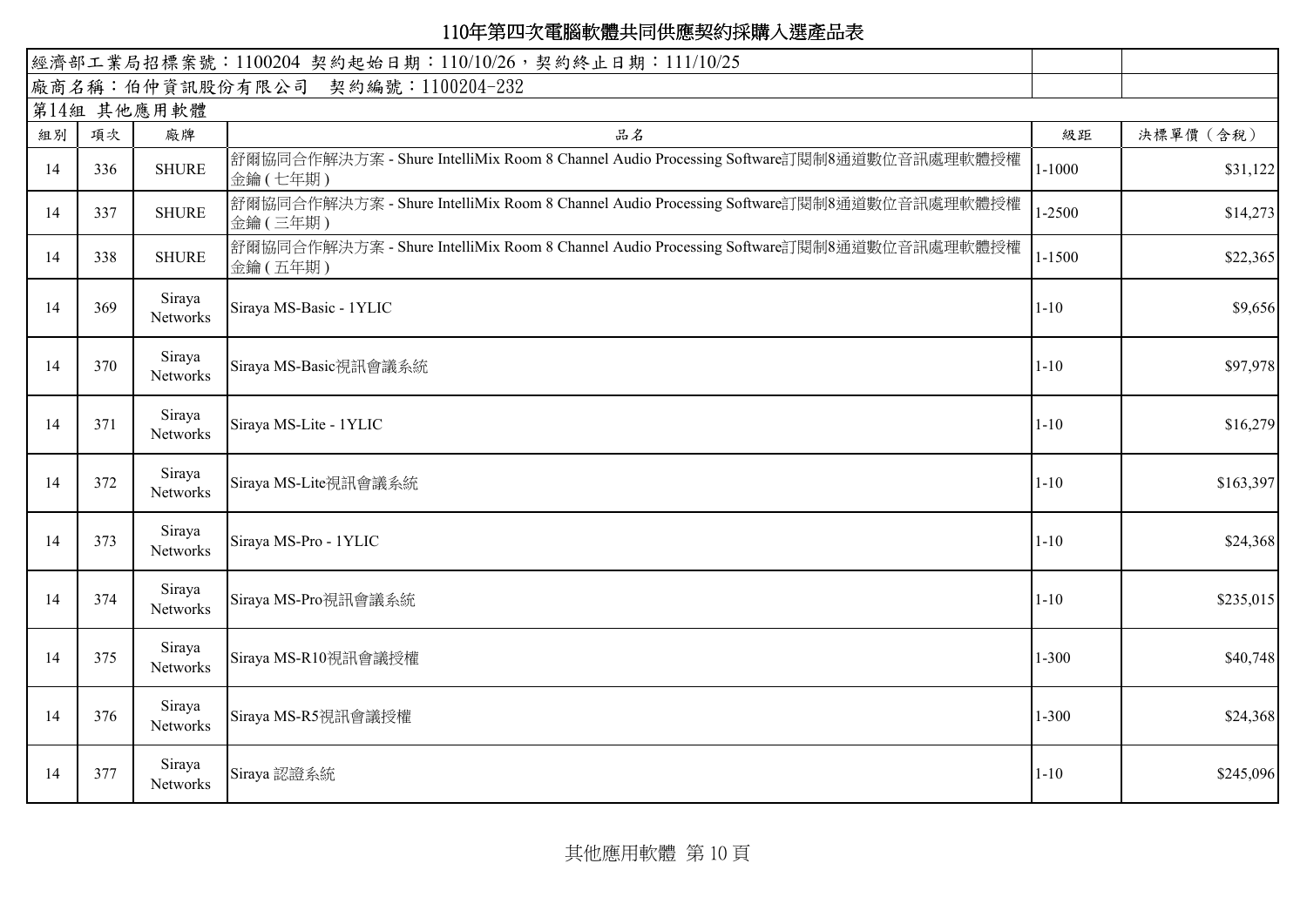| 經濟部工業局招標案號: 1100204 契約起始日期: 110/10/26, 契約終止日期: 111/10/25 |     |             |                                                                              |          |           |
|----------------------------------------------------------|-----|-------------|------------------------------------------------------------------------------|----------|-----------|
|                                                          |     |             | 廠商名稱:伯仲資訊股份有限公司 契約編號:1100204-232                                             |          |           |
|                                                          |     | 第14組 其他應用軟體 |                                                                              |          |           |
| 組別                                                       | 項次  | 廠牌          | 品名                                                                           | 級距       | 決標單價 (含稅) |
| 14                                                       | 382 | SolarWinds  | 【共同契約】Syslog工具 SolarWinds Kiwi Syslog Server 最新版 永久使用含第一年維護                  | $1-4$    | \$9,403   |
| 14                                                       | 383 | SolarWinds  | 【共同契約】工程師工具集 SolarWinds Engineer's Toolset 最新版 永久使用含第一年維護                    | $1-4$    | \$41,557  |
| 14                                                       | 384 | SolarWinds  | 【共同契約】檔案安全傳輸 SolarWinds Serv-U File Transfer Protocol Server 最新版 永久使用 含第一年維護 | $1 - 4$  | \$13,751  |
| 14                                                       | 385 | SolarWinds  | 【共同契約】檔案安全傳輸 SolarWinds Serv-U Gateway 最新版 永久使用含第一年維護                        | $1-4$    | \$25,177  |
| 14                                                       | 386 | SolarWinds  | 【共同契約】檔案安全傳輸 SolarWinds Serv-U Managed File Transfer Server 最新版 永久使用 含第一年維護  | $1-4$    | \$94,843  |
| 14                                                       | 387 | SolarWinds  | 【共同契約】網路伺服器監控 SolarWinds ipMonitor IPM500 up to 500 monitors 最新版 永久使用 含第一年維護 | $1-4$    | \$44,894  |
| 14                                                       | 388 | SolarWinds  | 【共同契約】網路配置管理 SolarWinds Kiwi CatTools 最新版 永久使用 含第一年維護                        | $1-4$    | \$21,840  |
| 14                                                       | 389 | SolarWinds  | 【共同契約】遠端電腦控制 SolarWinds Dameware Mini Remote Control 最新版 永久使用含第一年維護          | $1-4$    | \$6,876   |
| 14                                                       | 390 | SolarWinds  | 【共同契約】遠端電腦控制 SolarWinds DameWare Remote Support 最新版永久使用含第一年維護                | $1-4$    | \$12,032  |
| 14                                                       | 391 |             | SolarWinds Solarwinds 伺服器與應用程式監測管理(SAM 10/一年授權)                              | $1 - 10$ | \$151,163 |
| 14                                                       | 392 | SolarWinds  | SolarWinds 網路/設備設置監控管理授權更新維護服務一年                                             | $1 - 10$ | \$80,839  |
| 14                                                       | 393 | SolarWinds  | SolarWinds 設備配置設定管理(NCM DL100/一年授權)                                          | $1 - 10$ | \$231,294 |
| 14                                                       | 394 |             | SolarWinds SolarWinds 設備配置設定管理(NCM DL200/一年授權)                               | $1 - 10$ | \$283,064 |

其他應用軟體 第 11 頁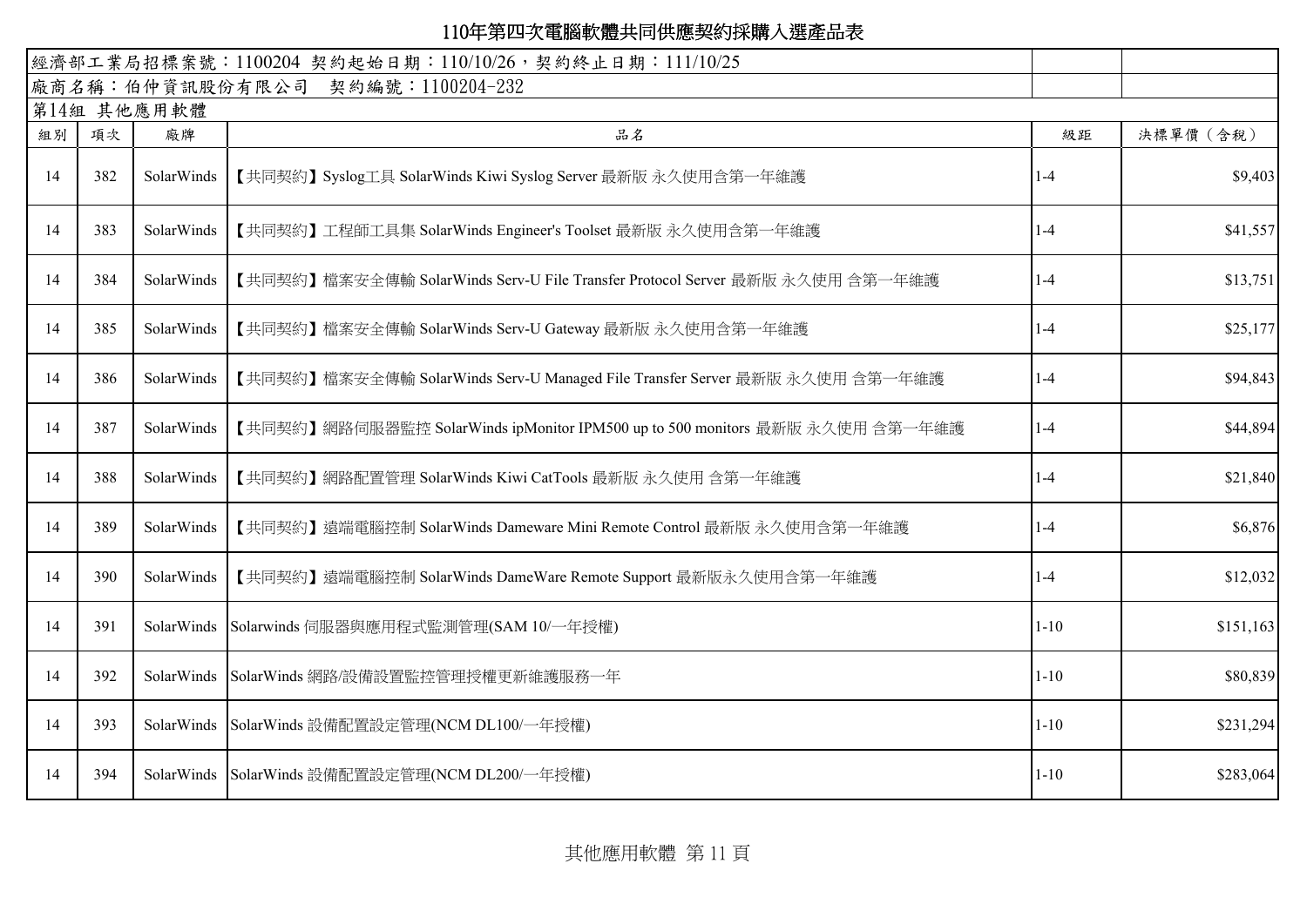|    | 經濟部工業局招標案號: 1100204 契約起始日期: 110/10/26, 契約終止日期: 111/10/25 |                          |                                                                        |            |             |  |  |  |  |  |  |
|----|----------------------------------------------------------|--------------------------|------------------------------------------------------------------------|------------|-------------|--|--|--|--|--|--|
|    |                                                          |                          | 廠商名稱:伯仲資訊股份有限公司 契約編號:1100204-232                                       |            |             |  |  |  |  |  |  |
|    | 第14組 其他應用軟體                                              |                          |                                                                        |            |             |  |  |  |  |  |  |
| 組別 | 項次                                                       | 廠牌                       | 品名                                                                     | 級距         | 決標單價 (含稅)   |  |  |  |  |  |  |
| 14 | 395                                                      |                          | SolarWinds Solarwinds 資料庫效能分析授權 (DPA for SQL Server or Oracle SE/一年授權) | $1-4$      | \$109,151   |  |  |  |  |  |  |
| 14 | 396                                                      |                          | SolarWinds SolarWinds使用者存取權限管理(ARM 100/一年授權)                           | $1 - 10$   | \$185,996   |  |  |  |  |  |  |
| 14 | 397                                                      |                          | SolarWinds SolarWinds網路設備主管監控管理(NPM+NTA SL100/一年授權)                    | $1 - 10$   | \$226,441   |  |  |  |  |  |  |
| 14 | 398                                                      | <b>TIBCO</b>             | WebFOCUS - Basic Edition數據整合系統工具                                       | $1 - 15$   | \$2,424,570 |  |  |  |  |  |  |
| 14 | 399                                                      | <b>TIBCO</b>             | WebFOCUS - Basic Edition數據整合系統工具(一年更新維護)                               | $1 - 30$   | \$464,095   |  |  |  |  |  |  |
| 14 | 400                                                      | <b>TIBCO</b>             | WebFOCUS - Basic Edition數據整合系統工具加值包                                    | $1 - 30$   | \$291,800   |  |  |  |  |  |  |
| 14 | 413                                                      | WebOffice<br>Server      | 遠距教學軟體系統                                                               | $1 - 30$   | \$35,339    |  |  |  |  |  |  |
| 14 | 414                                                      | WebOffice<br>Server      | 遠距教學軟體系統                                                               | $31 - 100$ |             |  |  |  |  |  |  |
| 14 | 417                                                      | WinNexus雲<br>系統          | 端軟體服務 WinNexus File Server Auditlog分析系統                                | $1 - 10$   | \$292,362   |  |  |  |  |  |  |
| 14 | 418                                                      | WinNexus雲<br>系統          | 端軟體服務 WinNexus雲端軟體服務系統-使用行為分析模組                                        | $1-5$      | \$344,571   |  |  |  |  |  |  |
| 14 | 419                                                      | WinNexus雲<br>端軟體服務<br>系統 | WinNexus雲端軟體服務系統-應用軟體及應用系統封裝模組                                         | $1 - 10$   | \$442,812   |  |  |  |  |  |  |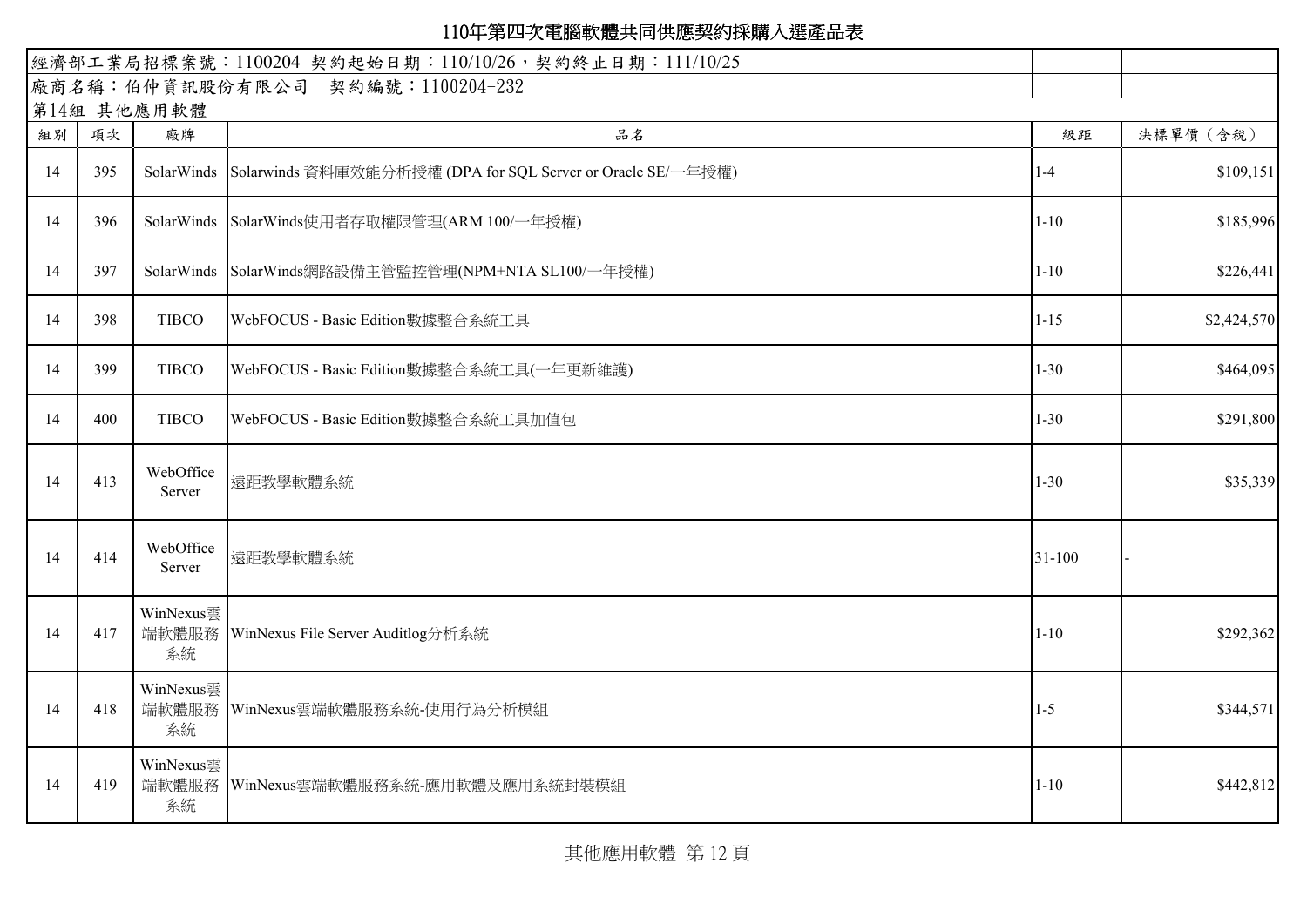| 經濟部工業局招標案號: 1100204 契約起始日期: 110/10/26, 契約終止日期: 111/10/25 |     |                 |                                             |            |           |
|----------------------------------------------------------|-----|-----------------|---------------------------------------------|------------|-----------|
|                                                          |     |                 | 廠商名稱:伯仲資訊股份有限公司 契約編號:1100204-232            |            |           |
|                                                          |     | 第14組 其他應用軟體     |                                             |            |           |
| 組別                                                       | 項次  | 廠牌              | 品名                                          | 級距         | 決標單價 (含稅) |
| 14                                                       | 420 | WinNexus雲<br>系統 | 端軟體服務 WinNexus雲端軟體服務系統-服務器                  | $1 - 5$    | \$327,082 |
| 14                                                       | 421 | WinNexus雲<br>系統 | 端軟體服務 WinNexus雲端軟體服務系統-桌面分享會議系統模組 服務器       | $1 - 10$   | \$381,509 |
| 14                                                       | 422 | WinNexus雲<br>系統 | 端軟體服務 WinNexus雲端軟體服務系統-桌面分享會議系統模組_用戶端       | $1 - 1000$ | \$3,264   |
| 14                                                       | 423 | WinNexus雲<br>系統 | 端軟體服務 WinNexus雲端軟體服務系統-用戶端                  | $1 - 100$  | \$5,496   |
| 14                                                       | 424 | WinNexus雲<br>系統 | 端軟體服務 WinNexus雲端軟體服務系統-用戶端                  | 101-300    |           |
| 14                                                       | 425 | WinNexus雲<br>系統 | 端軟體服務   WinNexus雲端軟體服務系統-用戶端(Linux Agent版)  | $1 - 100$  | \$26,914  |
| 14                                                       | 426 | WinNexus雲<br>系統 | 端軟體服務   WinNexus雲端軟體服務系統-用戶端(Server Agent版) | $1 - 100$  | \$26,914  |
| 14                                                       | 427 | WinNexus雲<br>系統 | 端軟體服務 WinNexus雲端軟體服務系統-維護服務                 | $1 - 10$   | \$97,068  |
| 14                                                       | 428 | WinNexus雲<br>系統 | 端軟體服務 WinNexus雲端軟體服務系統-軟體派送模組               | $1 - 10$   | \$252,063 |

其他應用軟體 第 13 頁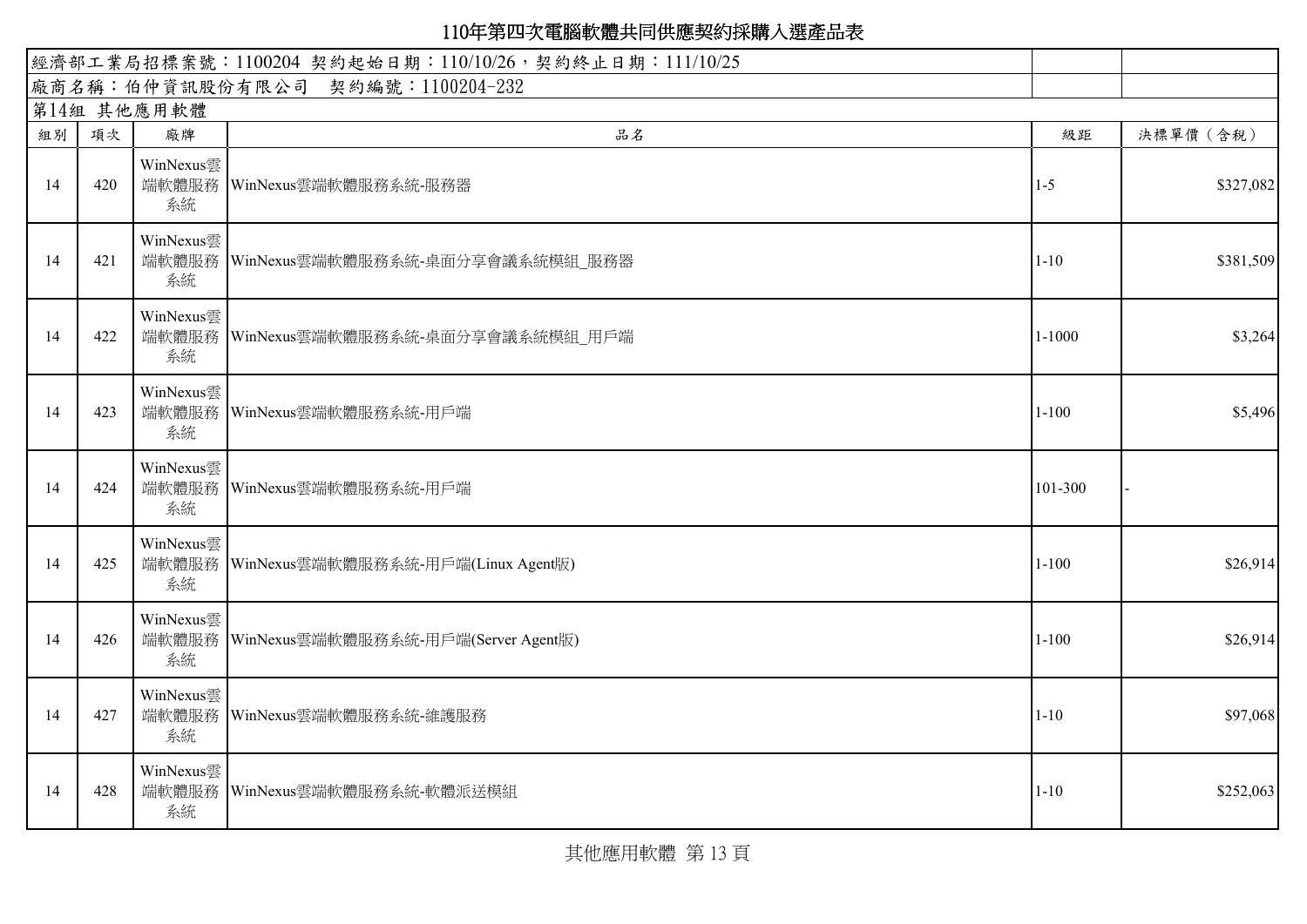|    | 經濟部工業局招標案號: 1100204 契約起始日期: 110/10/26, 契約終止日期: 111/10/25 |                 |                                         |           |           |  |  |
|----|----------------------------------------------------------|-----------------|-----------------------------------------|-----------|-----------|--|--|
|    |                                                          |                 | 廠商名稱:伯仲資訊股份有限公司 契約編號:1100204-232        |           |           |  |  |
|    |                                                          | 第14組 其他應用軟體     |                                         |           |           |  |  |
| 組別 | 項次                                                       | 廠牌              | 品名                                      | 級距        | 決標單價 (含稅) |  |  |
| 14 | 429                                                      | WinNexus雲<br>系統 | 端軟體服務   WinNexus雲端軟體服務系統-遠端控制用戶電腦模組     | $1 - 100$ | \$168,214 |  |  |
| 14 | 430                                                      | WinNexus雲<br>系統 | 端軟體服務   WinNexus雲端軟體服務系統-遠端控制用戶電腦模組_用戶端 | $1 - 300$ | \$4,205   |  |  |
| 14 | 431                                                      | WinNexus雲<br>系統 | 端軟體服務 WinNexus雲端軟體服務系統-雲端桌面整合模組         | $1 - 50$  | \$120,518 |  |  |
| 14 | 469                                                      | 伸峰科技股<br>份有限公司  | EZ-BACK UEFI集中式電腦管理系統                   | 10-500    | \$2,882   |  |  |
| 14 | 470                                                      | 伸峰科技股<br>份有限公司  | EZ-WinMate 多媒體教學廣播系統(至少10u)             | $1 - 500$ | \$2,629   |  |  |
| 14 | 471                                                      | 伸峰科技股<br>份有限公司  | H-Guard電腦防護管理系統                         | $1 - 200$ | \$2,224   |  |  |
| 14 | 480                                                      | 全景軟體            | FastSIGN Cloud 電子簽名平台 (含文件稽核模組,一年授權)    | $1 - 500$ | \$27,452  |  |  |
| 14 | 481                                                      | 全景軟體            | FastSIGN Pro 電子簽名系統 (含軟體主伺服器,使用者授權)     | $1 - 500$ | \$374,065 |  |  |
| 14 | 482                                                      | 全景軟體            | FastSIGN Pro 電子簽名系統 加購使用者授權 (永久授權)      | $1 - 500$ | \$21,183  |  |  |
| 14 | 485                                                      | 創意整合            | IDTC多媒體網路廣播服務系統-(Server版)               | $1 - 5$   | \$229,923 |  |  |
| 14 | 486                                                      | 創意整合            | IDTC多媒體網路資源播放客戶端軟體-(1U APP版)            | $1 - 200$ | \$14,661  |  |  |
| 14 | 487                                                      | 創意整合            | IDTC室內IoT物聯網控制服務系統-(Server版)            | $1 - 5$   | \$491,532 |  |  |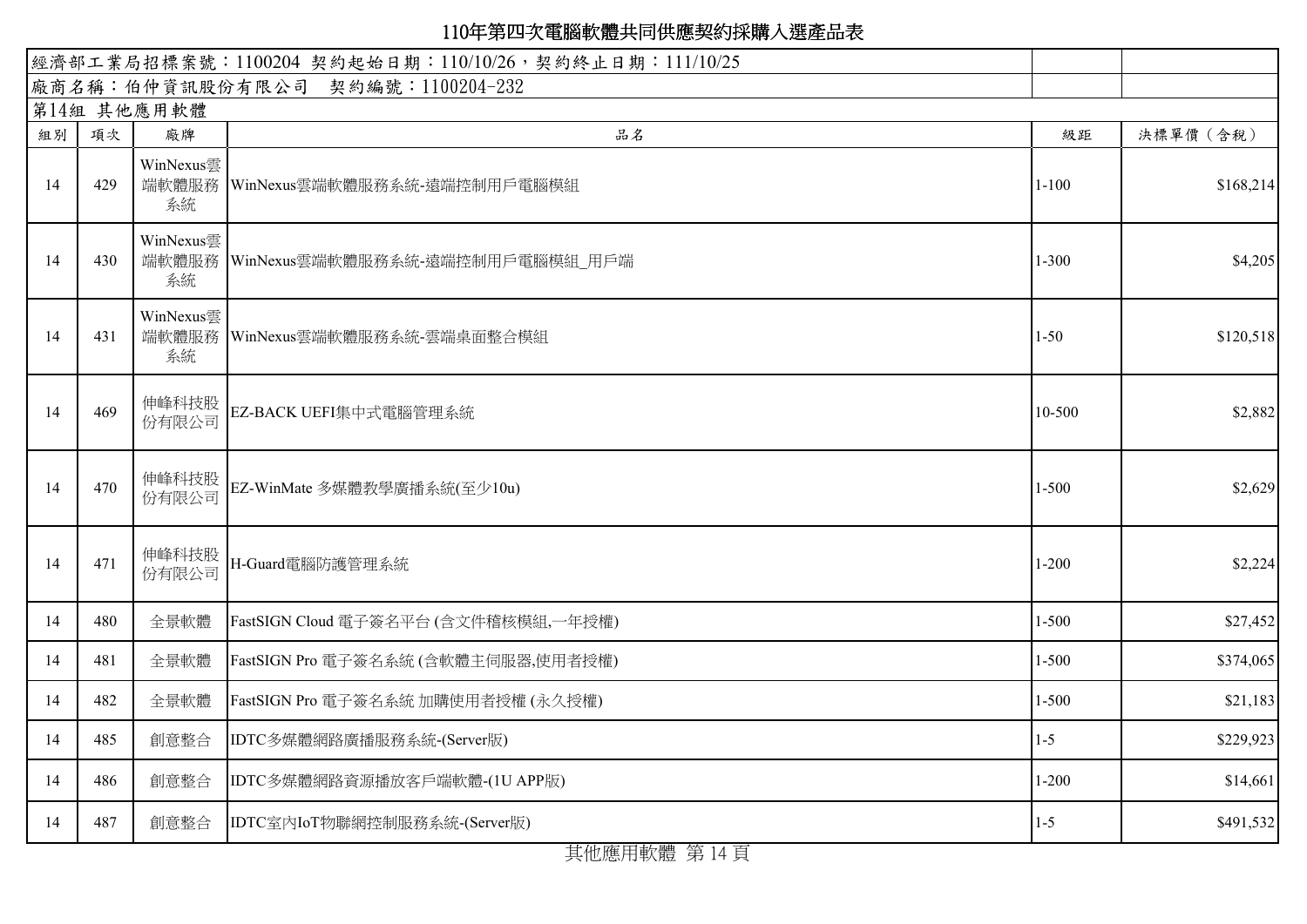| 經濟部工業局招標案號: 1100204 契約起始日期: 110/10/26, 契約終止日期: 111/10/25 |     |                |                                                     |           |            |
|----------------------------------------------------------|-----|----------------|-----------------------------------------------------|-----------|------------|
|                                                          |     |                | 廠商名稱:伯仲資訊股份有限公司 契約編號:1100204-232                    |           |            |
|                                                          |     | 第14組 其他應用軟體    |                                                     |           |            |
| 組別                                                       | 項次  | 廠牌             | 品名                                                  | 級距        | 決標單價 (含稅)  |
| 14                                                       | 488 | 創意整合           | IDTC校園IP有聲網路廣播服務系統-(Server)                         | $1 - 5$   | \$327,681  |
| 14                                                       | 489 | 創意整合           | IDTC校園IP有聲網路播放客戶端軟體-(1U APP版)                       | $1-200$   | \$11,450   |
| 14                                                       | 490 | 創意整合           | IDTC行動網路教材點播功能模組-(Server版)                          | $1 - 5$   | \$98,291   |
| 14                                                       | 491 | 創意整合           | IDTC行動網路錄直播軟體-(單機版)                                 | $1 - 10$  | \$69,617   |
| 14                                                       | 492 | 創意整合           | ILDC圖書館數位典藏管理系統-Client端APP版                         | $1 - 100$ | \$28,302   |
| 14                                                       | 493 | 創意整合           | ILDC圖書館數位典藏管理系統-Server版功能模組(含一年版本更新)                | $1 - 10$  | \$283,105  |
| 14                                                       | 494 | 創意整合           | ILDC圖書館數位典藏管理系統-用戶端存取授權                             | $1 - 500$ | \$13,580   |
| 14                                                       | 495 | 創意整合           | ILDC系統擴充-Gmail帳號認證整合模組功能                            | $1-5$     | \$160, 153 |
| 14                                                       | 496 | 創意整合           | ILDC系統擴充-LDAP帳號認證整合模組功能                             | $1 - 5$   | \$160, 153 |
| 14                                                       | 497 | 創意整合           | ILDC系統擴充-版本更新功能模組                                   | $1 - 10$  | \$145,593  |
| 14                                                       | 498 | 創意整合           | ILDC系統擴充-館藏品授權功能模組/(每年訂閱)                           | $1 - 10$  | \$8,889    |
| 14                                                       | 499 | 創意整合           | ILDC系統擴充-館藏品播放使用次數管理模組功能                            | $1 - 5$   | \$202,215  |
| 14                                                       | 500 | 創意整合           | New STDS 校園英聽教材互動廣播系統-Client授權使用                    | 41-200    | \$14,563   |
| 14                                                       | 501 | 創意整合           | New STDS 校園英聽教材互動廣播系統-Server端模組功能使用授權               | $6 - 20$  | \$43,744   |
| 14                                                       | 512 | 叡揚資訊股<br>份有限公司 | iota 員工即時通平台: [iota 訊息服務平台伺服器]                      | $1 - 5$   | \$309,403  |
| 14                                                       | 513 | 叡揚資訊股<br>份有限公司 | iota 員工即時通平台: [iota 訊息服務平台使用者數授權-100人版] + [機關內部即時通] | $1 - 50$  | \$107,128  |

其他應用軟體 第 15 頁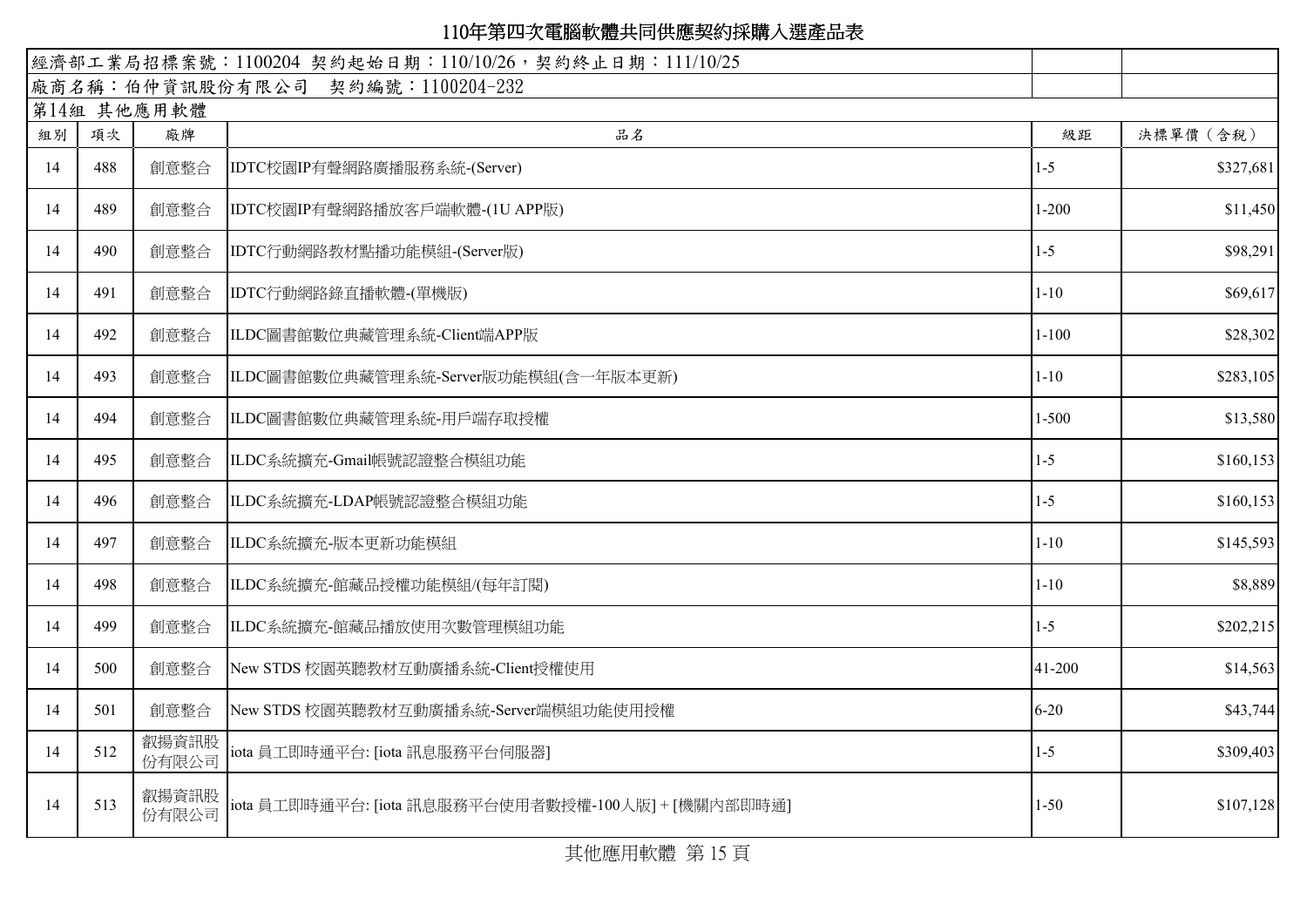|    |     | 經濟部工業局招標案號: 1100204 契約起始日期: 110/10/26, 契約終止日期: 111/10/25 |                                                                                                 |           |           |
|----|-----|----------------------------------------------------------|-------------------------------------------------------------------------------------------------|-----------|-----------|
|    |     |                                                          | 廠商名稱:伯仲資訊股份有限公司 契約編號:1100204-232                                                                |           |           |
|    |     | 第14組 其他應用軟體                                              |                                                                                                 |           |           |
| 組別 | 項次  | 廠牌                                                       | 品名                                                                                              | 級距        | 決標單價 (含稅) |
| 14 | 514 | 叡揚資訊股<br>份有限公司                                           | iSD 智慧叫修機器人                                                                                     | $1 - 50$  | \$247,219 |
| 14 | 515 | 叡揚資訊股<br>份有限公司                                           | Tracko 機器人                                                                                      | $1 - 50$  | \$247,219 |
| 14 | 516 |                                                          | 叡揚資訊股   Tracko案件追蹤管考系統3.0版- 多源智慧追蹤平台 加購10人數使用授權(需搭配Tracko案件追蹤管考系統3.0版- 多源智<br>份有限公司 慧追蹤平台-20人版) | $1 - 100$ | \$131,623 |
| 14 | 517 | 叡揚資訊股<br>份有限公司                                           | Tracko案件追蹤管考系統3.0版- 多源智慧追蹤平台 維護套件包 (一年期) -20人版                                                  | $1 - 100$ | \$88,620  |
| 14 | 518 | 叡揚資訊股<br>份有限公司                                           | Tracko案件追蹤管考系統3.0版-多源智慧追蹤平台-20人版                                                                | $1 - 10$  | \$445,349 |
| 14 | 519 |                                                          | 叡揚資訊股  <br>ハナ四八ヨ 對話式服務伺服器授權 (Bot Server License)(2 core)                                        | $1 - 12$  | \$295,551 |
| 14 | 520 | 叡揚資訊股<br>份有限公司                                           | 對話式服務管理者帳號授權(每人)                                                                                | $1 - 50$  | \$42,063  |
| 14 | 521 | 叡揚資訊股<br>份有限公司                                           | 機器學習-意圖解析模組                                                                                     | $1 - 5$   | \$211,830 |
| 14 | 522 | 叡揚資訊股<br>份有限公司                                           | 機器學習-智慧問答模組                                                                                     | $1 - 5$   | \$211,830 |
| 14 | 523 | 叡揚資訊股<br>份有限公司                                           | 機器學習伺服器授權 (ML Server License, NLU 引擎) (2 core)                                                  | $1 - 12$  | \$295,551 |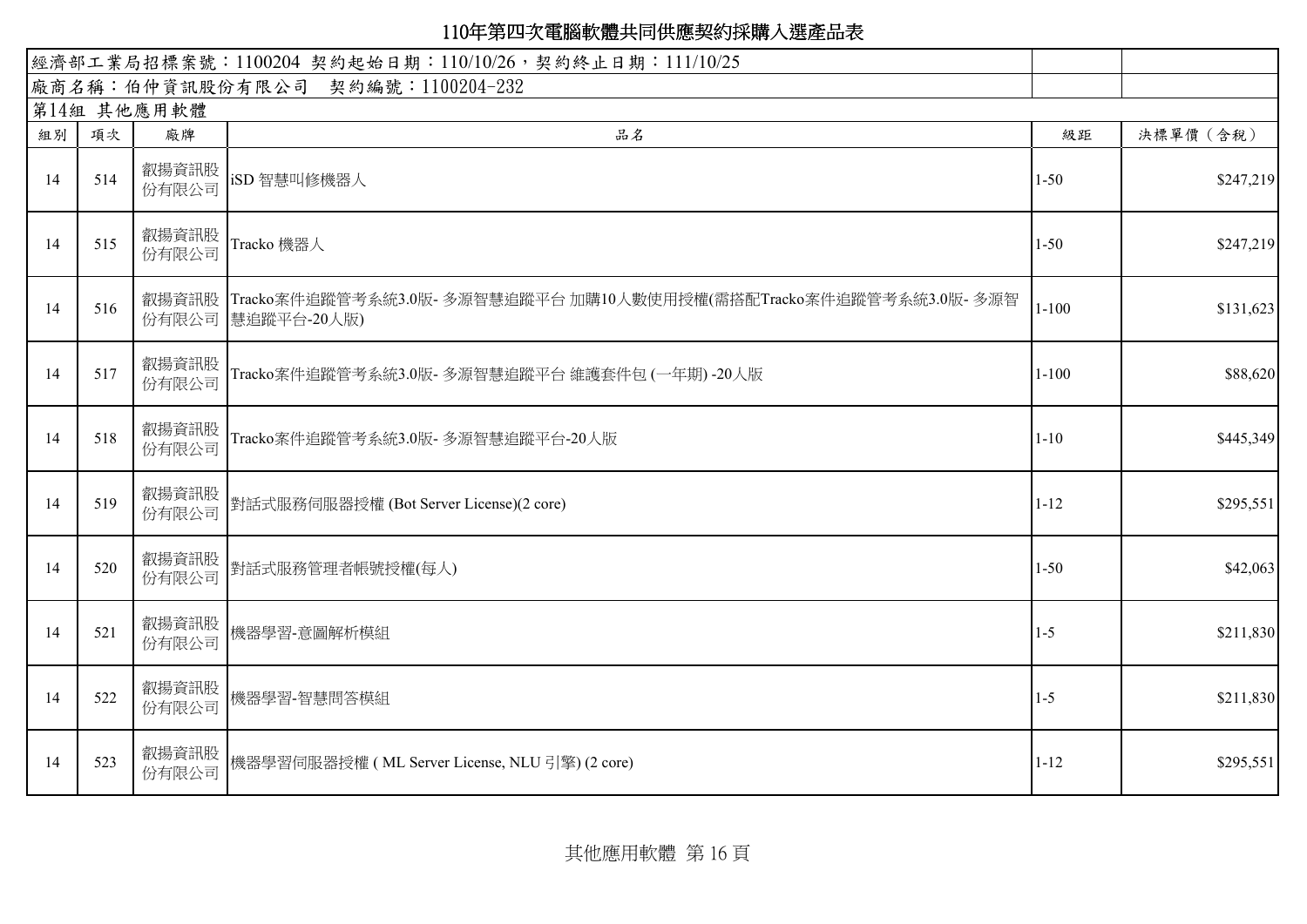|    | 經濟部工業局招標案號: 1100204 契約起始日期: 110/10/26, 契約終止日期: 111/10/25 |                |                                  |           |             |  |  |
|----|----------------------------------------------------------|----------------|----------------------------------|-----------|-------------|--|--|
|    |                                                          |                | 廠商名稱:伯仲資訊股份有限公司 契約編號:1100204-232 |           |             |  |  |
|    |                                                          | 第14組 其他應用軟體    |                                  |           |             |  |  |
| 組別 | 項次                                                       | 廠牌             | 品名                               | 級距        | 決標單價 (含稅)   |  |  |
| 14 | 524                                                      | 份有限公司          |                                  | $1-5$     | \$371,082   |  |  |
| 14 | 600                                                      | 恒和國際股<br>份有限公司 | VR廣播教學系統                         | $1 - 10$  | \$490,344   |  |  |
| 14 | 601                                                      | 恒和國際股<br>份有限公司 | VR自主内容開發軟體                       | $1 - 30$  | \$215,066   |  |  |
| 14 | 602                                                      | 恒和國際股<br>份有限公司 | 校園自媒體影音系統                        | $1 - 20$  | \$1,324,267 |  |  |
| 14 | 603                                                      | 恒和國際股<br>份有限公司 | 自主演練協同教學系統                       | $1 - 20$  | \$753,134   |  |  |
| 14 | 604                                                      | 恒和國際股<br>份有限公司 | 課中反饋互動行動教學系統                     | $1 - 20$  | \$283,064   |  |  |
| 14 | 605                                                      | 恒和國際股<br>份有限公司 | 課中反饋互動行動教學系統-IOS APP版(一年授權)      | $1 - 30$  | \$52,528    |  |  |
| 14 | 606                                                      | 恒和國際股<br>份有限公司 | 課中反饋互動行動教學系統Client端              | $1 - 100$ | \$12,083    |  |  |
| 14 | 607                                                      | 恒和國際股<br>份有限公司 | 雲教網_Live直播系統專業版                  | $1 - 10$  | \$151,618   |  |  |
| 14 | 608                                                      | 恒和國際股<br>份有限公司 | 雲教網 即時錄製Client端                  | $1 - 100$ | \$20,172    |  |  |
| 14 | 609                                                      | 恒和國際股<br>份有限公司 | 雲教網 即時錄製與觀課系統                    | $1 - 20$  | \$121,284   |  |  |
| 14 | 610                                                      | 恒和國際股<br>份有限公司 | 雲教網_多媒體聯控系統                      | $1 - 50$  | \$100,607   |  |  |
| 14 | 611                                                      | 恒和國際股<br>份有限公司 | 雲教網_多媒體聯控系統Client端               | $1 - 100$ | \$25,228    |  |  |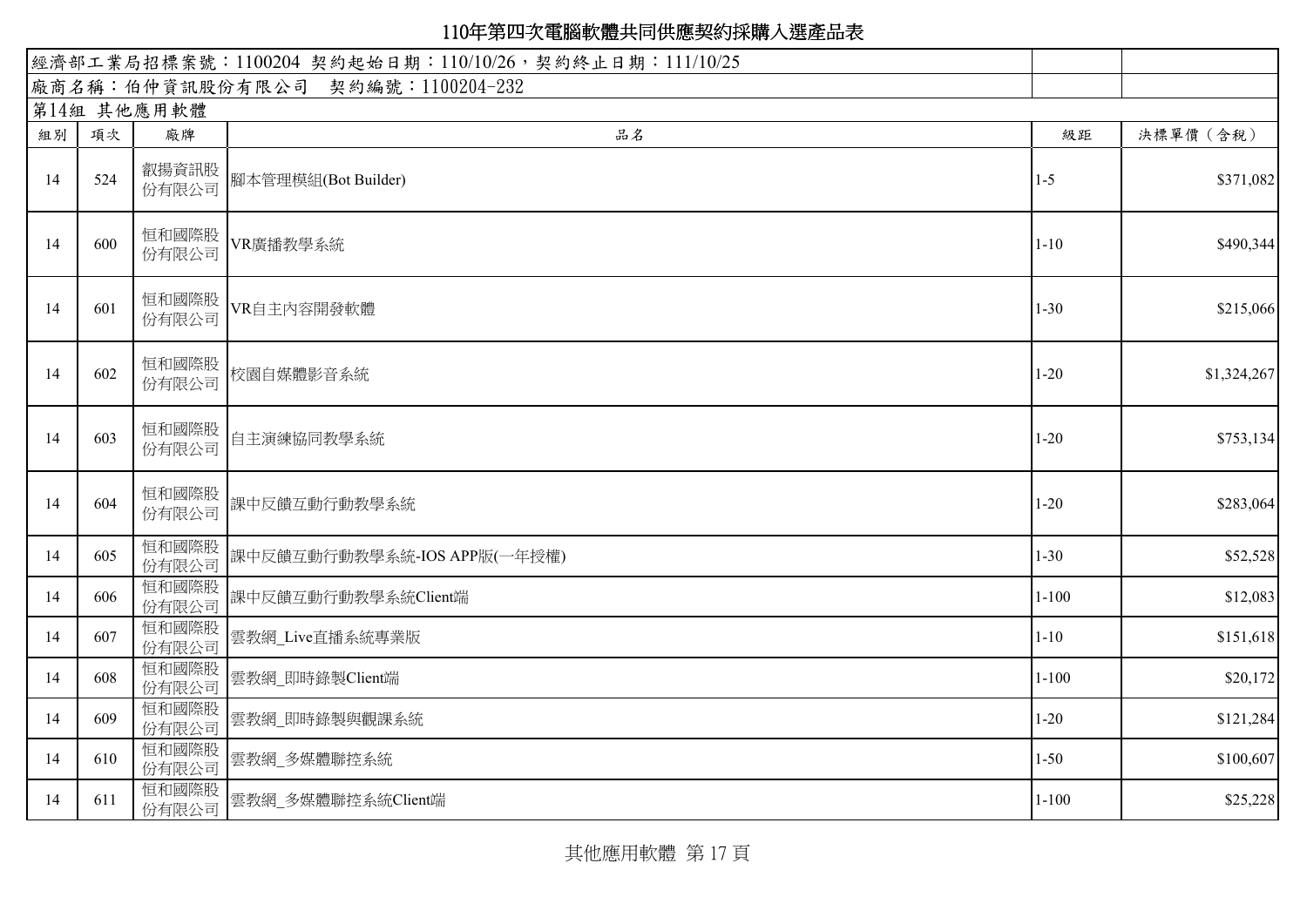| 經濟部工業局招標案號: 1100204 契約起始日期: 110/10/26, 契約終止日期: 111/10/25 |     |                |                                  |            |           |
|----------------------------------------------------------|-----|----------------|----------------------------------|------------|-----------|
|                                                          |     |                | 廠商名稱:伯仲資訊股份有限公司 契約編號:1100204-232 |            |           |
|                                                          |     | 第14組 其他應用軟體    |                                  |            |           |
| 組別                                                       | 項次  | 廠牌             | 品名                               | 級距         | 決標單價 (含稅) |
| 14                                                       | 612 | 恒和國際股<br>份有限公司 | 雲教網_夜間自修管理系統                     | $1-20$     | \$121,284 |
| 14                                                       | 613 | 恒和國際股<br>份有限公司 | 雲教網_平台使用班級授權數                    | $10 - 100$ | \$25,228  |
| 14                                                       | 614 | 恒和國際股<br>份有限公司 | 雲教網_彈性學習系統                       | $1 - 20$   | \$100,708 |
| 14                                                       | 615 | 恒和國際股<br>份有限公司 | 雲教網_彈性學習系統Client端                | $1 - 100$  | \$20,425  |
| 14                                                       | 616 | 恒和國際股<br>份有限公司 | 雲教網_教學日誌及點名簽到缺曠管理系統              | $1 - 20$   | \$101,062 |
| 14                                                       | 617 | 恒和國際股<br>份有限公司 | 雲教網_校園訂餐系統                       | $1 - 20$   | \$50,506  |
| 14                                                       | 618 | 恒和國際股<br>份有限公司 | 雲教網 簽到刷卡管理系統Client端              | $1 - 100$  | \$25,228  |
| 14                                                       | 619 | 恒和國際股<br>份有限公司 | 雲教網_簽到刷卡管理系統主機端                  | $1 - 20$   | \$121,284 |
| 14                                                       | 620 | 恒和國際股<br>份有限公司 | 雲教網_網路帳號管理系統                     | $1 - 20$   | \$101,062 |
| 14                                                       | 621 | 恒和國際股<br>份有限公司 | 雲教網 線上作業管理系統                     | $1 - 20$   | \$80,839  |
| 14                                                       | 622 | 恒和國際股<br>份有限公司 | 雲教網_觀課系統Client端                  | $1 - 30$   | \$25,228  |
| 14                                                       | 623 | 恒和國際股<br>份有限公司 | 雲教網 課間即時互動反饋系統                   | $1 - 20$   | \$101,062 |
| 14                                                       | 624 | 恒和國際股<br>份有限公司 | 雲教網 選修課程系統                       | $1 - 20$   | \$121,284 |
| 14                                                       | 625 | 恒和國際股<br>份有限公司 | 雲教網」雲端行動教育學習應用服務平台               | $1 - 20$   | \$303,286 |
| 14                                                       | 626 | 恒和國際股<br>份有限公司 | 雲教網」雲端電子書籍系統                     | $1 - 20$   | \$80,839  |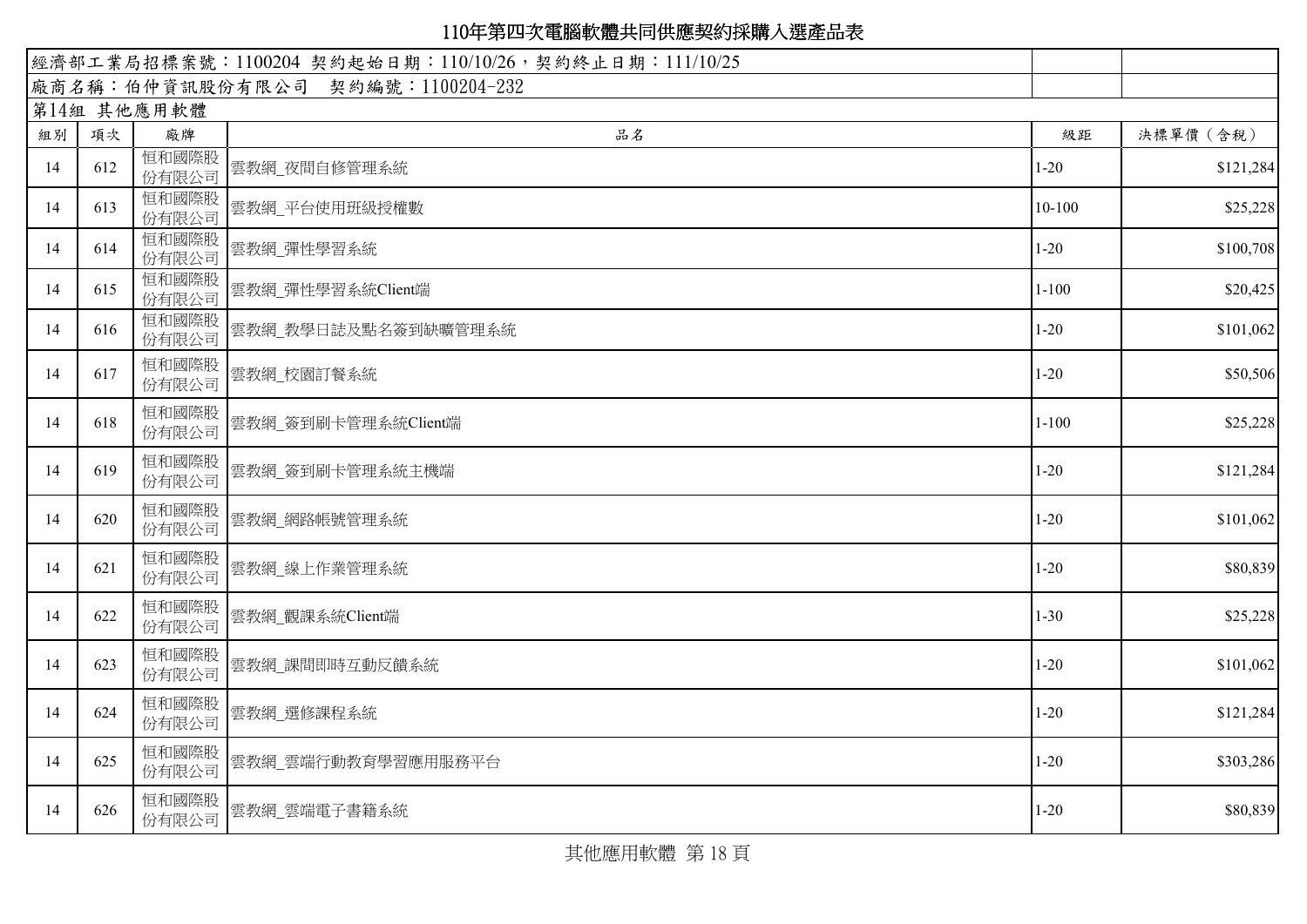| 經濟部工業局招標案號: 1100204 契約起始日期: 110/10/26, 契約終止日期: 111/10/25 |     |                |                                  |           |           |
|----------------------------------------------------------|-----|----------------|----------------------------------|-----------|-----------|
|                                                          |     |                | 廠商名稱:伯仲資訊股份有限公司 契約編號:1100204-232 |           |           |
|                                                          |     | 第14組 其他應用軟體    |                                  |           |           |
| 組別                                                       | 項次  | 廠牌             | 品名                               | 級距        | 決標單價 (含稅) |
| 14                                                       | 627 | 恒和國際股<br>份有限公司 | 雲教網_電子班牌系統Client端                | $1 - 100$ | \$50,910  |
| 14                                                       | 628 | 恒和國際股<br>份有限公司 | 雲教網 電子班牌系統主機端                    | $1 - 10$  | \$283,064 |
| 14                                                       | 629 | 恒和國際股<br>份有限公司 | 雲教網-多屏串流直播錄製系統                   | $1 - 10$  | \$265,622 |
| 14                                                       | 630 | 恒和國際股<br>份有限公司 | 雲教網-多屏串流直播錄製系統Client端            | $1 - 10$  | \$25,228  |
| 14                                                       | 646 | 旖婕國際           | EJ-EFS-01影像偵測模組                  | $1-264$   | \$143,033 |
| 14                                                       | 647 | 旖婕國際           | EJ-EFS-02數位輸入偵測模組                | $1 - 264$ | \$143,033 |
| 14                                                       | 648 | 旖婕國際           | EJ-EFS-03智慧監控系統                  | $1 - 135$ | \$296,764 |
| 14                                                       | 649 | 旖婕國際           | EJ-EFS-04警報輸出模組                  | $1 - 264$ | \$143,033 |
| 14                                                       | 650 | 旖婕國際           | EJ-IOT-B數據整合圖控備援系統               | $1 - 125$ | \$312,053 |
| 14                                                       | 651 | 旖婕國際           | EJ-IOT-M1自動控制或排程模組               | $1-297$   | \$125,197 |
| 14                                                       | 652 | 旖婕國際           | EJ-IOT-M2智慧水表或智慧電表模組             | $1-297$   | \$143,033 |
| 14                                                       | 653 | 旖婕國際           | EJ-IOT-M3水質或空氣品質資料導入模組           | $1 - 264$ | \$143,033 |
| 14                                                       | 654 | 旖婕國際           | EJ-IOT-M4冷氣連動或電燈連動控制模組           | $1 - 264$ | \$143,033 |
| 14                                                       | 655 | 旖婕國際           | EJ-IOT-M5政府OPEN DATA傳送或接收模組      | $1 - 173$ | \$219,474 |

其他應用軟體 第 19 頁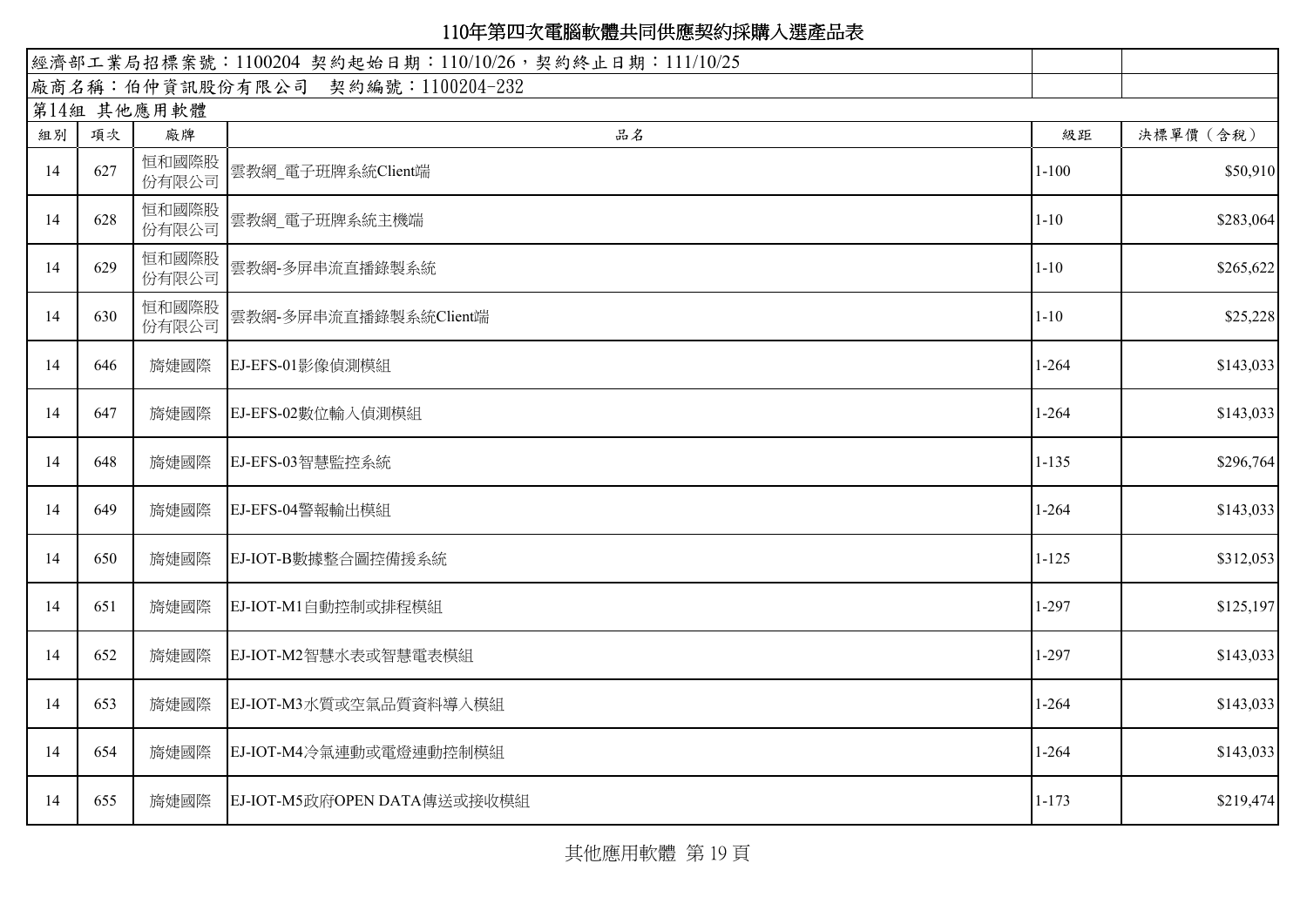| 經濟部工業局招標案號: 1100204 契約起始日期: 110/10/26, 契約終止日期: 111/10/25 |     |             |                                                               |           |           |
|----------------------------------------------------------|-----|-------------|---------------------------------------------------------------|-----------|-----------|
|                                                          |     |             | 廠商名稱:伯仲資訊股份有限公司 契約編號:1100204-232                              |           |           |
|                                                          |     | 第14組 其他應用軟體 |                                                               |           |           |
| 組別                                                       | 項次  | 廠牌          | 品名                                                            | 級距        | 決標單價 (含稅) |
| 14                                                       | 656 | 旖婕國際        | EJ-IOT-M6電子地圖整合模組                                             | $1 - 173$ | \$219,474 |
| 14                                                       | 657 | 旖婕國際        | EJ-IOT-S數據整合圖控系統                                              | $1 - 125$ | \$312,085 |
| 14                                                       | 658 | 旖婕國際        | 影像串流直播擴充授權模組                                                  | $1 - 390$ | \$101,416 |
| 14                                                       | 659 | 旖婕國際        | 環控ICPDAS機房節能管理功能擴充模組                                          | $1 - 390$ | \$92,091  |
| 14                                                       | 660 | 旖婕國際        | 環控ICPDAS機房節能管理系統                                              | $1 - 135$ | \$297,169 |
| 14                                                       | 661 | 旖婕國際        | 生物辨識門禁監控系統                                                    | $1 - 167$ | \$216,279 |
| 14                                                       | 662 | 旖婕國際        | 監控影像4路授權模組                                                    | $1-625$   | \$62,588  |
| 14                                                       | 663 | 旖婕國際        | 監控影像8路授權模組                                                    | $1-462$   | \$84,429  |
| 14                                                       | 664 | 旖婕國際        | 監控影像安防管理功能擴充模組                                                | 1-390     | \$100,607 |
| 14                                                       | 665 | 旖婕國際        | 監控影像安防管理系統                                                    | $1-297$   | \$132,963 |
| 14                                                       | 666 | 旖婕國際        | 車牌門禁安防監控管理系統                                                  | $1 - 167$ | \$227,118 |
| 14                                                       | 673 |             | 智識家資訊   4EDU 創意有線電腦教室教學系統 V 10.0 -有線版 (以 PC、筆電為載具,適用wins作業系統) | $7 - 500$ | \$1,972   |
| 14                                                       | 674 |             | 智識家資訊   4EDU 創意無線行動教學系統 V 10.0 e-Pro (以平板、智慧手機為載具)            | $7 - 100$ | \$3,488   |
| 14                                                       | 675 |             | 智識家資訊   4EDU 創意無線電腦教室教學系統 V 10.0 -無線版 (以筆電為載具)                | $7 - 100$ | \$2,983   |

其他應用軟體 第 20 頁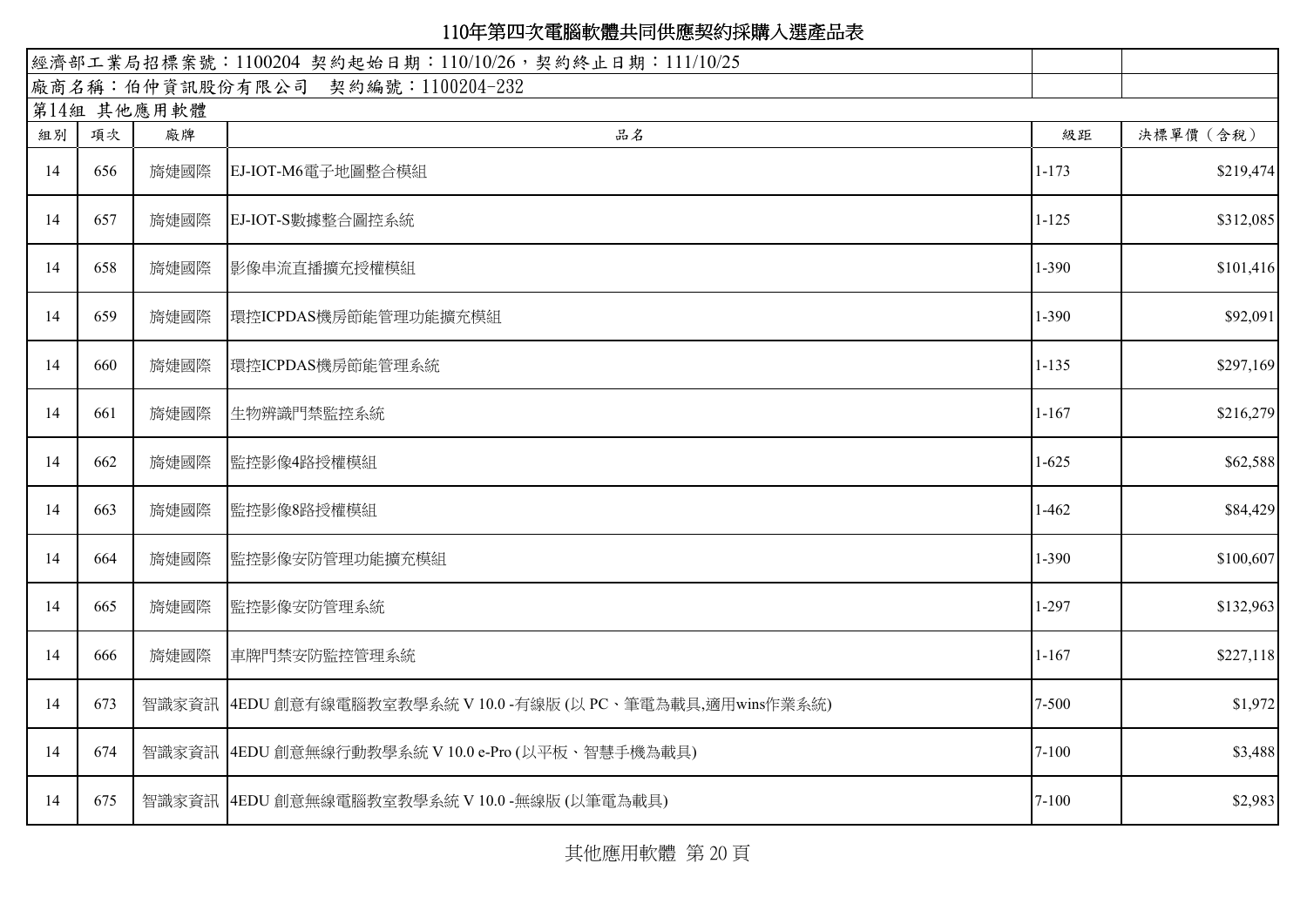| 經濟部工業局招標案號: 1100204 契約起始日期: 110/10/26, 契約終止日期: 111/10/25 |     |              |                                                  |            |           |
|----------------------------------------------------------|-----|--------------|--------------------------------------------------|------------|-----------|
|                                                          |     |              | 廠商名稱:伯仲資訊股份有限公司 契約編號:1100204-232                 |            |           |
|                                                          |     | 第14組 其他應用軟體  |                                                  |            |           |
| 組別                                                       | 項次  | 廠牌           | 品名                                               | 級距         | 決標單價 (含稅) |
| 14                                                       | 676 |              | 智識家資訊 4EDU無線投影分享系統                               | $7 - 100$  | \$2,477   |
| 14                                                       | 677 |              | 智識家資訊 DrawView白板互動教學軟體                           | $1 - 50$   | \$4,095   |
| 14                                                       | 678 |              | 智識家資訊 LTMS多媒體互動式語言教學系統暨管理平台--學生端                 | 10-300     | \$4,954   |
| 14                                                       | 679 |              | 智識家資訊 LTMS多媒體互動式語言教學系統暨管理平台--教師端                 | $1 - 50$   | \$24,772  |
| 14                                                       | 680 |              | 智識家資訊 MTMS多媒體影音互動式多國語言教室暨評量管理系統--旗艦版(學生端)        | $7 - 100$  | \$16,481  |
| 14                                                       | 681 |              | 智識家資訊 MTMS多媒體影音互動式多國語言教室暨評量管理系統--旗艦版(教師端)        | $1 - 50$   | \$41,355  |
| 14                                                       | 706 | 泰溥科技         | iPO 數位資訊推播系統 伺服器傳送端(須搭配接收端)                      | 21-200     | \$68,655  |
| 14                                                       | 707 | 泰溥科技         | iPO 數位資訊推播系統 接收端 (需搭配伺服器傳送端使用)                   | 101-200    | \$14,762  |
| 14                                                       | 708 | 泰溥科技         | TOP eClass 多媒體網路教學系統 -- 10U授權                    | $6 - 30$   | \$11,523  |
| 14                                                       | 709 | 泰溥科技         | TOP EXSOFT智慧教室互動系統-五螢幕互動版                        | $2 - 100$  | \$24,469  |
| 14                                                       | 710 | 泰溥科技         | TOP Voice 語言學習考試系統 -- 10U授權                      | $6 - 30$   | \$66,127  |
| 14                                                       | 711 | 泰溥科技         | TOPOO 行動教學課堂管理系統 -- 10U授權(支援Windows或iOS或Andriod) | $6 - 20$   | \$25,784  |
| 14                                                       | 712 | 泰溥科技         | 人臉辨識管理系統                                         | $1 - 100$  | \$123,862 |
| 14                                                       | 713 | 泰溥科技         | 智慧無人商店管理系統                                       | $1 - 20$   | \$248,231 |
| 14                                                       | 714 | 泰溥科技         | 網路協同作業管理系統 單一模組--10U授權                           | $11 - 15$  | \$90,950  |
| 14                                                       | 715 | 泰溥科技         | 電子班牌管理系統                                         | $2 - 50$   | \$66,127  |
| 14                                                       | 718 | 碁優資訊有<br>限公司 | WIN10-M2版碁優多媒體網路教室                               | 10-200     | \$1,193   |
| 14                                                       | 721 | 網奕資訊         | IES智慧教學服務學生一年授權(每個)                              | $1 - 1000$ | \$201     |
| 14                                                       | 722 | 網奕資訊         | 醍摩豆卷卡合一暨評量分析平台套裝組合一年授權(學科版)                      | $1 - 10$   | \$113,347 |